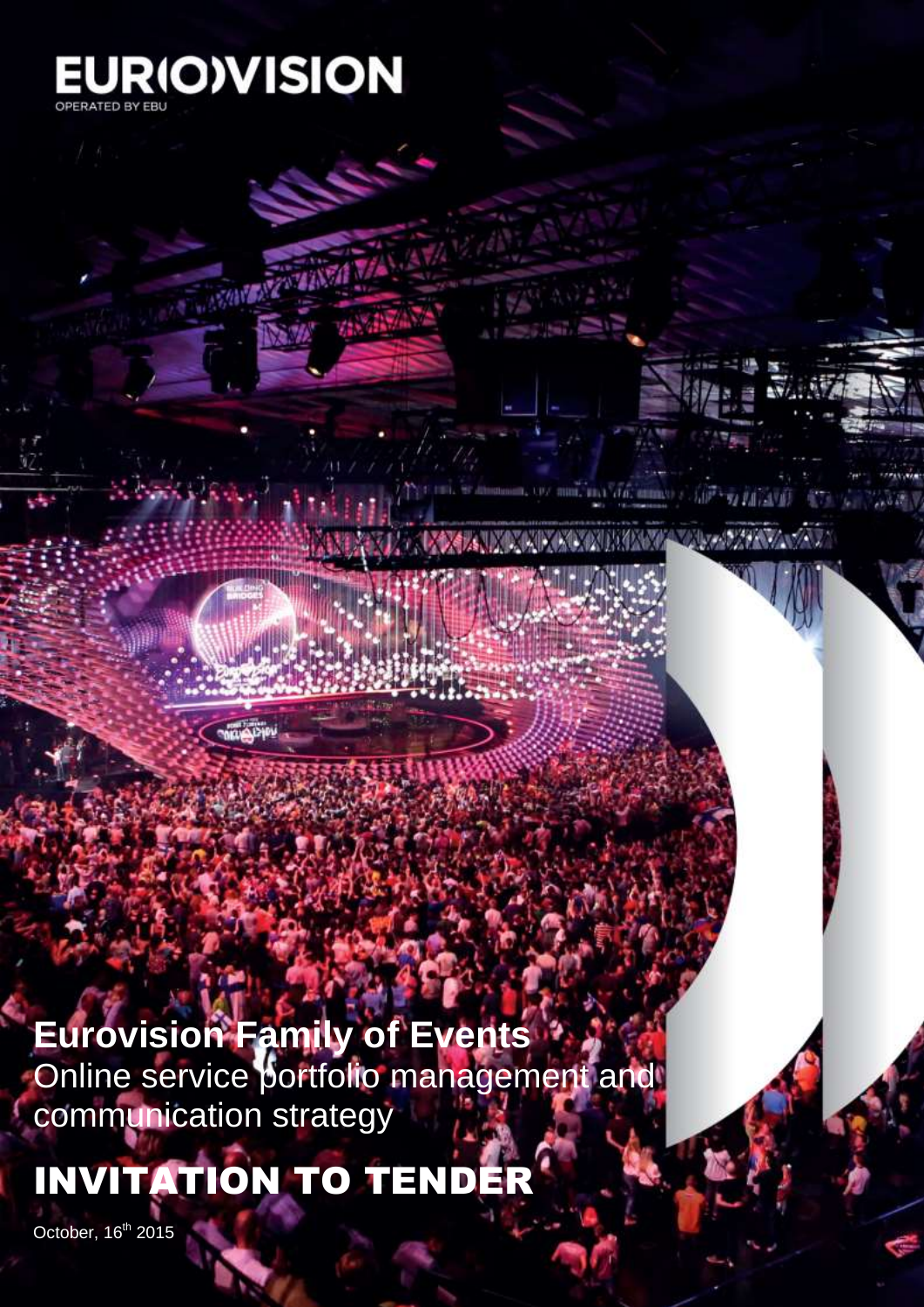

# **Contents**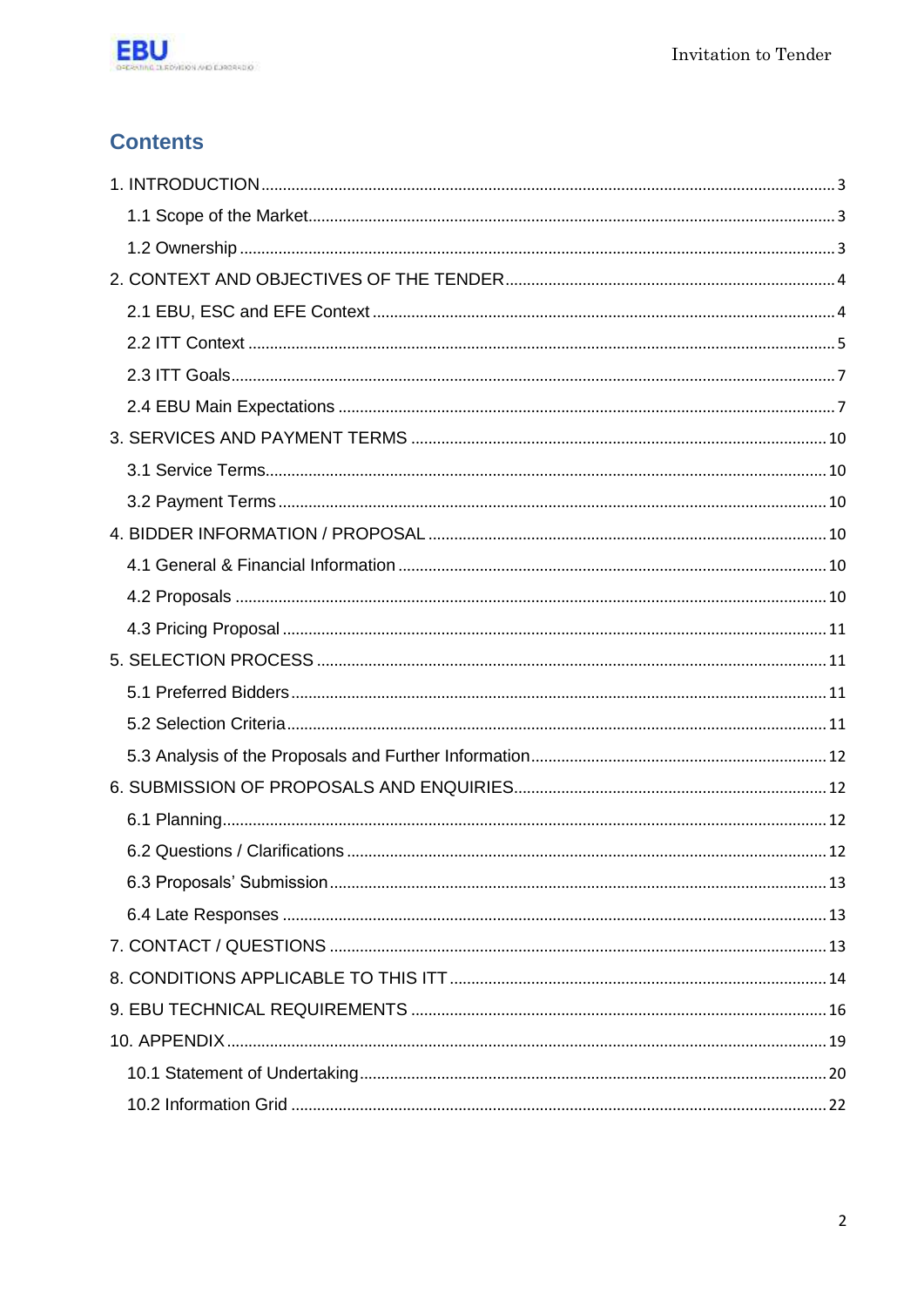

# <span id="page-2-0"></span>**1. INTRODUCTION**

### <span id="page-2-1"></span>**1.1 Scope of the Market**

This document is an Invitation to Tender (ITT), administrated by the European Broadcasting Union (EBU), which aims at selecting a preferred partner for the Eurovision Song Contest (ESC) and the Eurovision Family of Events (EFE) for the following services:

- 1. Managing ESC & EFE online editorial & commercial activities,
- 2. Management of the ESC & EFE online logistics tools,
- 3. Providing IT facilities and support for ESC & EFE online activities,
- 4. Managing ESC & EFE communication & press relationships

Bidders are invited to submit a Proposal for an efficient online services platform as well as a strong communication plan serving ESC and EFE events and members, ESC and EFE fans, the EBU and the general public as further described in the following pages.

Based on the Proposals received, the EBU will decide which bidder(s) will be appointed to provide the Services.

The EBU thanks you for your interest in the ITT and looks forward to receiving your Proposal.

### <span id="page-2-2"></span>**1.2 Ownership**

The information contained within this ITT, and any other information provided for the purpose of this ITT, is strictly confidential. It is provided for the exclusive use of the recipient in order to evaluate a response to this ITT. The content of this ITT may be divulged to employees and professional advisors of the recipient on a need to know basis only. The EBU reserves the right to require the recipient to enter into a non-disclosure agreement at any time.

This ITT must not be copied, reproduced or released to any third party without the written permission of an authorized representative of the EBU. The ITT is the property and ownership of the EBU.

This ITT does not constitute an offer on the part of EBU but is an invitation to the recipient to submit a response. The ITT shall not entail any obligation on the part of the EBU.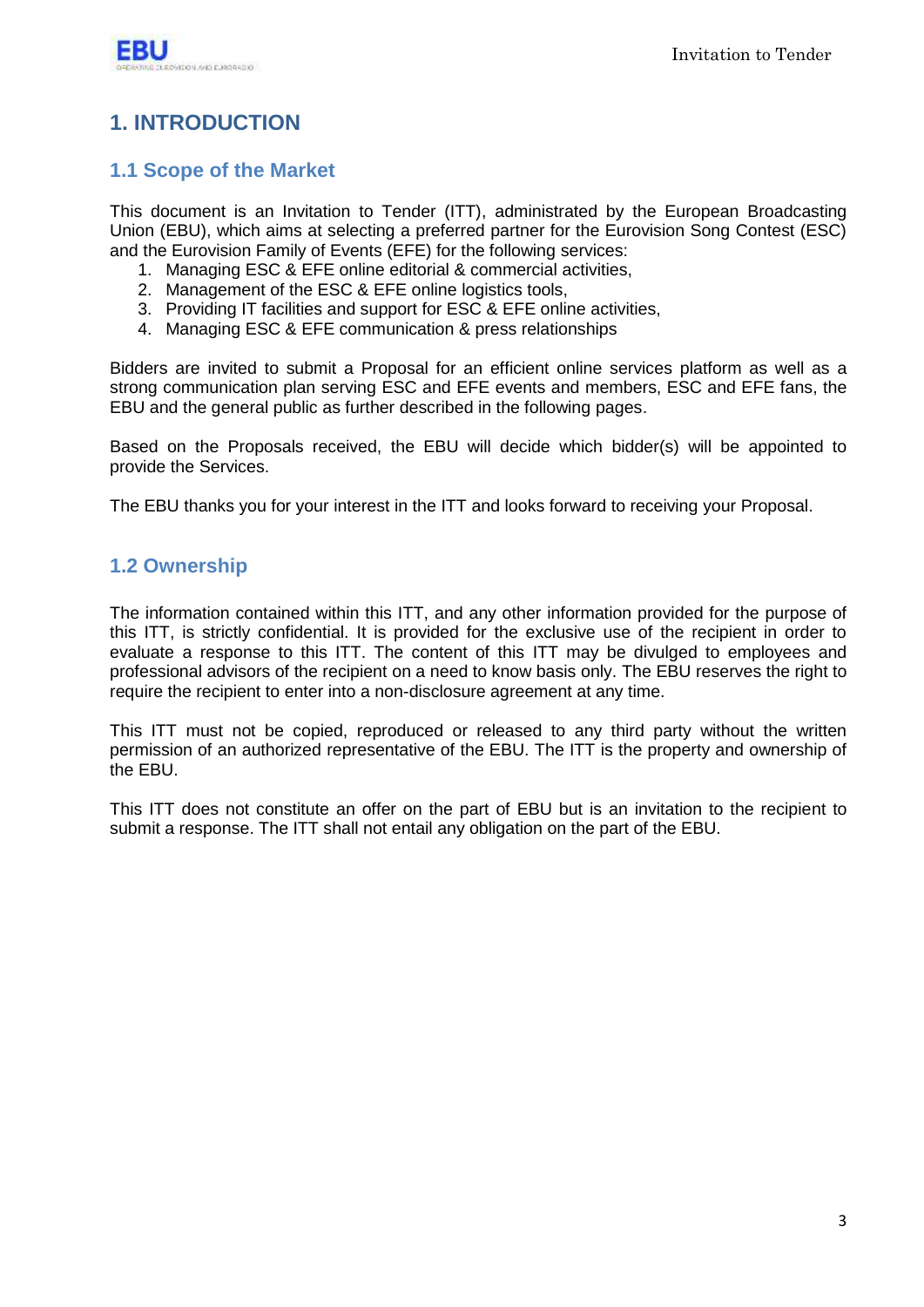# <span id="page-3-0"></span>**2. CONTEXT AND OBJECTIVES OF THE TENDER**

### <span id="page-3-1"></span>**2.1 EBU, ESC and EFE Context**

**The European Broadcasting Union** (EBU) is the world"s leading alliance of public service media (PSM) with 73 active Members in 56 countries in Europe, North Africa and the Middle East broadcasting in 96 languages to a potential audience of 1.02 billion people. As the most influential media community in the world, our vision is to make Public Service Media (PSM) indispensable. Our mission is to be a first class media services provider, a centre of learning and sharing for Members and the authoritative voice of PSM.

The EBU operates EUROVISION which is the name under which the EBU produces and distributes top-quality live sport and news, as well as entertainment, culture and music content – including the Eurovision Song Contest, the most watched live entertainment programme in Europe attracting 195 million television viewers worldwide.

The Eurovision Song Contest is part of the so-called Eurovision Family of Events (EFE). This "family" comprises the flagship events of the the EBU Media Department.

**The Eurovision Song Contest** (ESC) is currently produced each May under the auspices of the EBU, and is a state-of-the-art, world-class television production featuring songs representing the various countries of the participating EBU Members. Only Active Members of the EBU are eligible to take part.

This year, 40 countries were represented in three spectacular shows. The winner is chosen by televoters and professional juries in all 40 participating countries.

Read more: [www.eurovision.tv](http://www.eurovision.tv/)



### **Junior Eurovision Song Contest**

The 1<sup>st</sup> Junior Eurovision Song Contest was held in Copenhagen in 2003. Currently children aged from 10 to 15 can take part in the contest. The children perform their songs live on stage during a live broadcast.

Read more: [www.junioreurovision.tv](http://www.junioreurovision.tv/)

#### **Eurovision Young Dancers**

The 1<sup>st</sup> Eurovision Young Dancers was held in Italy in 1985. It is staged every two years. Spain has won the competition the most often, five times, while Sweden, Belgium and Switzerland have each come second twice.

Read more: [www.youngdancers.tv](http://www.youngdancers.tv/)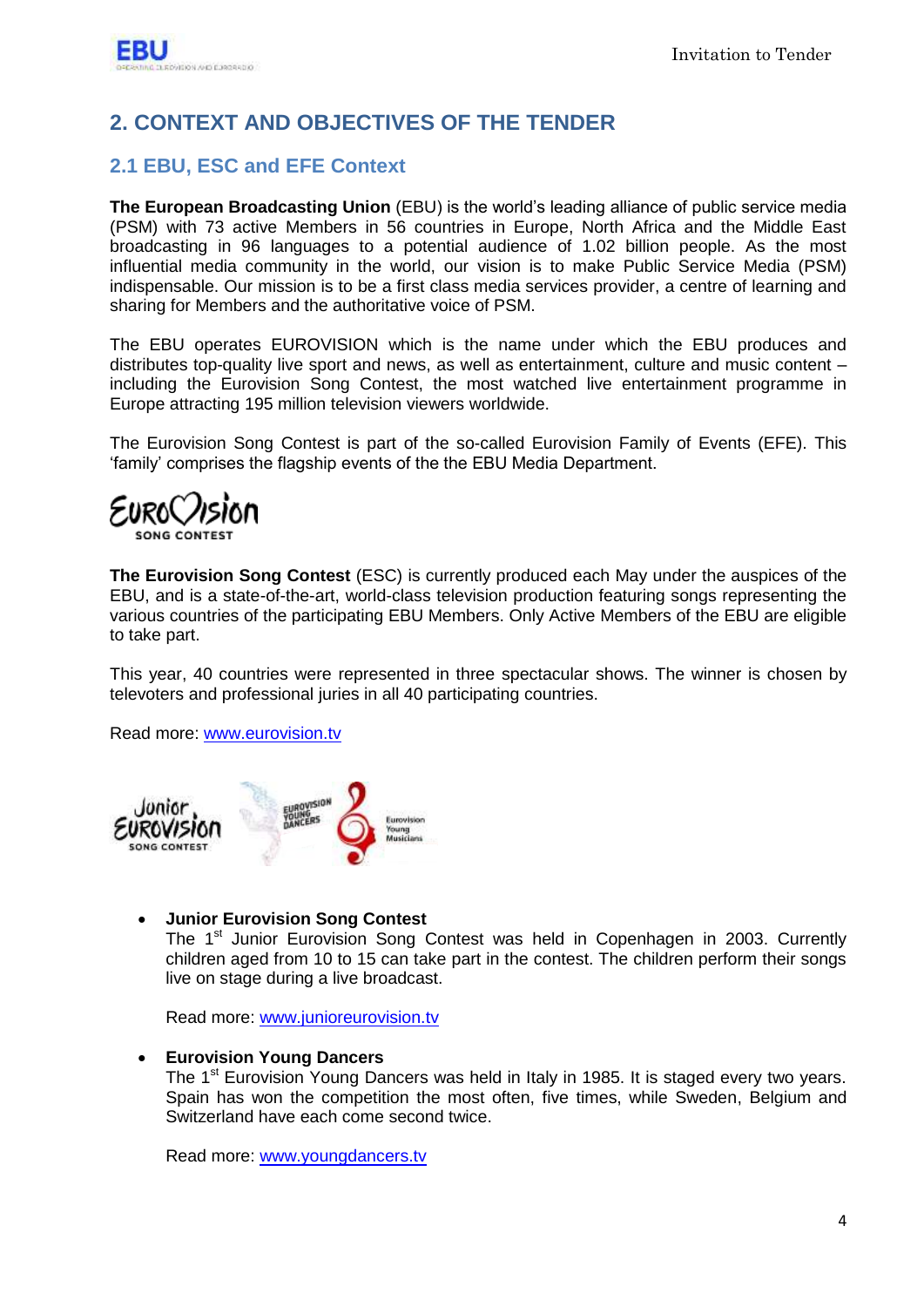

### **Eurovision Young Musicians**

It began in 1982 with six participating countries and has become one of the most important international classical music contests for young performers. It is staged every other year when Eurovision Young Dancers is on hiatus.

Read more: [www.youngmusicians.tv](http://www.youngmusicians.tv/)

For the purposes of this document the Eurovision Family of Events should be understood as all of the EBU Media Department events: Eurovision Song Contest, Junior Eurovision Song Contest, Eurovision Young Dancers and Eurovision Young Musicians.

### <span id="page-4-0"></span>**2.2 ITT Context**

The EBU Media Department is supervising the organization of each Eurovision Family of Events show alongside with the designated Host Broadcaster, the Participating Broadcasters and all partners involved in the shows (including voting partner, international sponsors and music partner).

Each year, three shows are being produced: the Eurovision Song Contest, the Junior Eurovision Song Contest and the Eurovision Young Dancers or the Eurovision Young Musicians alternately.

The EBU Media Department secures the shows" preparation and brings critical support to the Host Broadcasters mostly in terms of logistics, content, production and communication strategy. Furthermore, it is the main point of contact for the Participating Broadcasters, the press, the fan clubs and the general public.

Most importantly, the EBU Media Department is in charge of the Eurovision Family of Events brand management with the Eurovision and the Junior Eurovision Song Contest benefiting today from the most recognition.

Since 2007, the EBU Media Department has launched online activities which have allowed to reach out to new audience, create new enriched experience around the shows and improve support to the overall organization.

The Eurovision Family of Events online presence is currently comprised of:

### **5 branded websites**

o [www.eurovision.tv](http://www.eurovision.tv/)

Main Eurovision Family of Events website. Traffic is rather low during the year with significant increases as we get to the show broadcast.

o www.junioreurovision.tv

Second most visited website among the Eurovision Family of Events websites. Same traffic trends as Eurovision.tv, traffic being driven by the show broadcast.

o www.youngmusicians.tv

Website which presently benefits from a niche audience. Show takes place every other year.

o [www.youngdancers.tv](http://www.youngdancers.tv/)

Website which presently benefits from a niche audience. Show takes place every other year.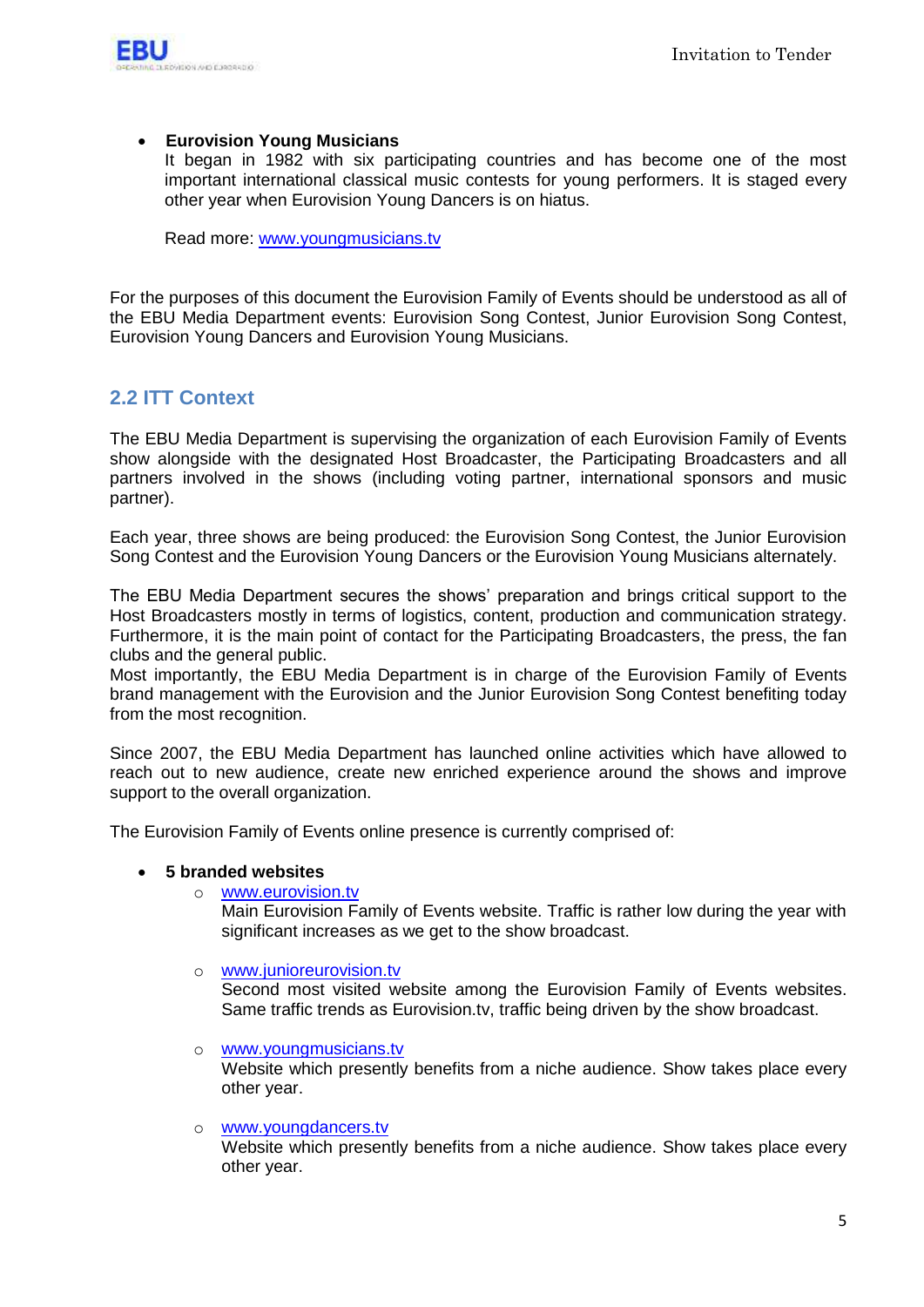

### o [www.60th.eurovision.tv](http://www.60th.eurovision.tv/)

Last website launched in 2015 to celebrate the  $60<sup>th</sup>$  anniversary of the Eurovision Song Contest. This site will be maintained and updated with new content each year.

- **1 web shop** which promotes and sells Eurovision Family of Events merchandising. [www.shop.eurovision.tv](http://www.shop.eurovision.tv/)
- **1 mobile application** designed and built by our partners. App is available in seven languages and available on iOS, Android and Microsoft Phone. [www.eurovision.tv/static/app](http://www.eurovision.tv/static/app)
- **Dedicated pages on social networks** (Facebook, Twitter, Google+, VK, Instagram) **and video platform** (YouTube) Social media channels have allowed to engage with fans and improve brand recognition (Facebook: 1,1M followers / Twitter: 250k followers / Google+: 700k followers / etc.). On top, the ESC official YouTube channel has been a significant success with 800k followers
- **1 ESC intranet** which aims at facilitating

and millions of video views per year.

- o File distribution
- o Information delivery between the delegation and the production crew
- o Contact management & mailing facilities
- o Jury credentials submission

### **1 Eurovision Family Accreditation System (EFAS)**

5 000 accreditations for press, fans, delegates, crew and officials are being submitted yearly. The system facilitates the application process and review by each Participant Broadcaster and the EBU.

### **1 online library**

The online library gathers all key information related to the planning of the Eurovision Song Contest.

 **1 commentator communication tool** which facilitates communications during the live shows.

The Eurovision Family of Events has a voice that echoes far beyond its own digital presence with an online galaxy composed of the Eurovision members' national websites, the very vocal fan communities and the sponsors" websites among others. Understanding and channeling the passion and engagement set of by the Eurovision is critical.

Eurovision operations management including online activities, communication & PR management as well as day to day logistics support has historically been outsourced to a preferred partner.

The EBU Media Department is now considering internalizing key logistical activities but is looking for a preferred partner to support them in the long run in their online activities and the communication & PR management of the events.

The Eurovision Family of Events online activities ambitions to:

- Promote the Eurovision Family of Events' brand and values:
- Be the official trusted source of Eurovision Family of Events' information:
- Facilitate the events' organization and planning;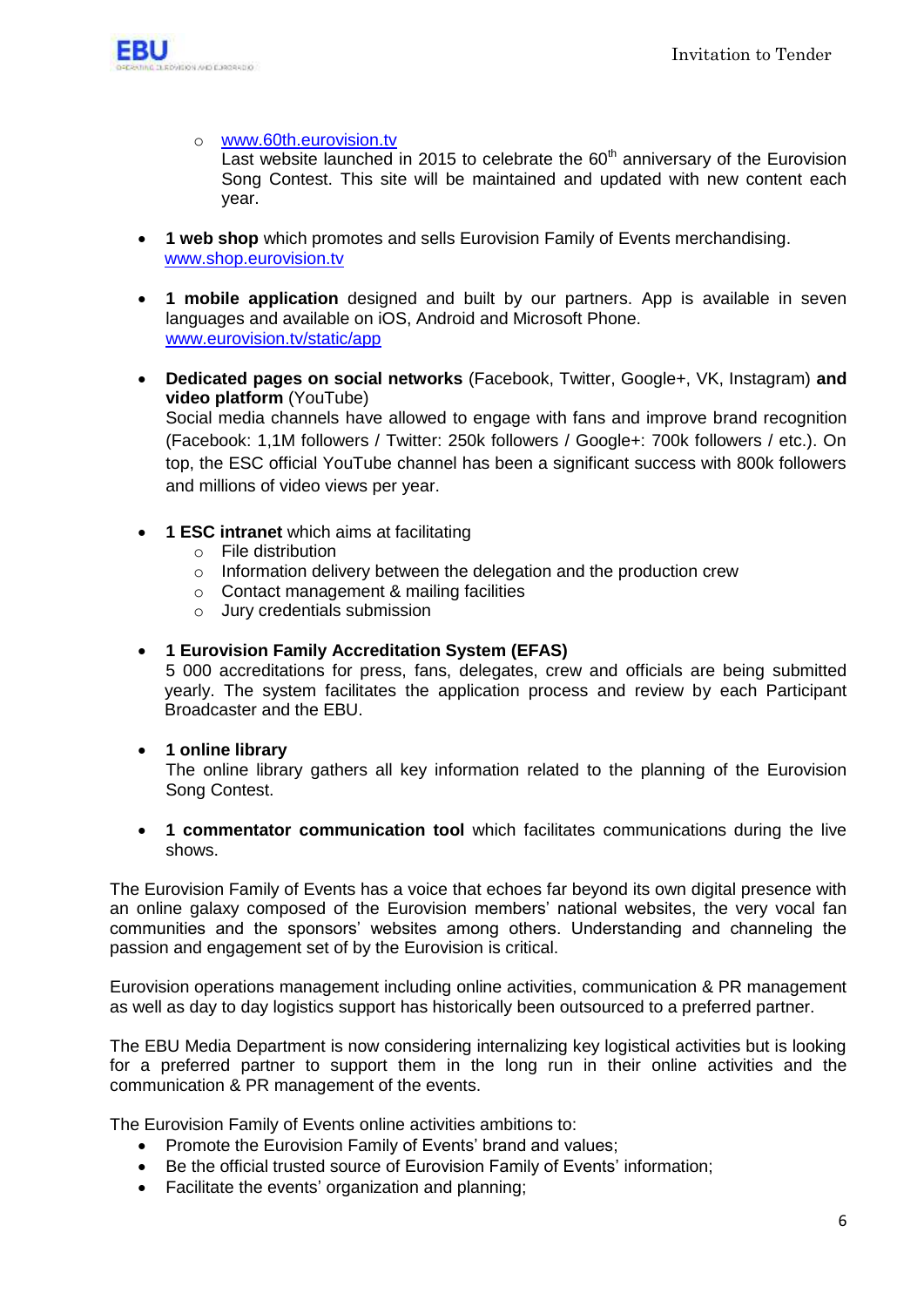

- Entertain the audience with engaging content;
- Promote the songs and the contestants;
- Promote Host Broadcaster initiative to an international audience

The EBU Media Department is keen on developing the ESC brand, familiar to hundreds of millions of people across the world as well as less familiar brands with potential such as Junior Eurovision Song Contest, Eurovision Young Musicians and Eurovision Young Dancers.

### <span id="page-6-0"></span>**2.3 ITT Goals**

To achieve its ambitions, the EBU Media Department has set up the following goals:

- $\bullet$  Enforce brand values<sup>1</sup> across markets;
- Increase online traffic numbers across all devices;
- Improve logistics support and assess new opportunities:
- Develop a lean organization that serves all events;
- Maintain Eurovision Family of Events operating costs;
- Monetize better its original content and merchandising

The successful bidder will be a key player in achieving those goals. The successful bidder will be a strong partner of the EBU Media Department and shall drive the change.

### <span id="page-6-1"></span>**2.4 EBU Main Expectations**

The IT has been divided in four distinctive packages. Each bidder shall answer at least to one package of the ITT in this proposal.

### **1) Online editorial & commercial activities**

#### **a) Web design**

1

The successful bidder will be in charge of the web design as well as the editorial strategy of the Eurovision Family of Events website(s) and the ESC mobile application*<sup>2</sup>* .

As such, bidder(s) shall choose to improve the current version of the websites or propose a new version including new web architecture, new templates, new content formats, etc. in line with their editorial strategy and the EBU strategy.

All Eurovision Family of Events website(s) shall follow EBU compatibility requirements as described in section 9.

The successful bidder shall address Eurovision Family of Events targeted audience and respect the Eurovision brand values.

The EBU welcomes innovative and challenging proposals based on a suitable and cost efficiency approach.

### **b) Content creation & promotion**

The successful Bidder will be in charge of creating and promoting original content for all Eurovision Family of Events. Today, more than a thousand pieces of content are being solely produced for the ESC in English (articles, photos and videos) thanks to our provider's team and its contributors' network.

<sup>1</sup> p16 "brand values" - http://www.eurovision.tv/upload/press-downloads/2015/MediaHandbook\_ESC2015.pdf

*<sup>2</sup> The successful bidder(s) shall only be in charge of the design and the editorial strategy of the ESC App.*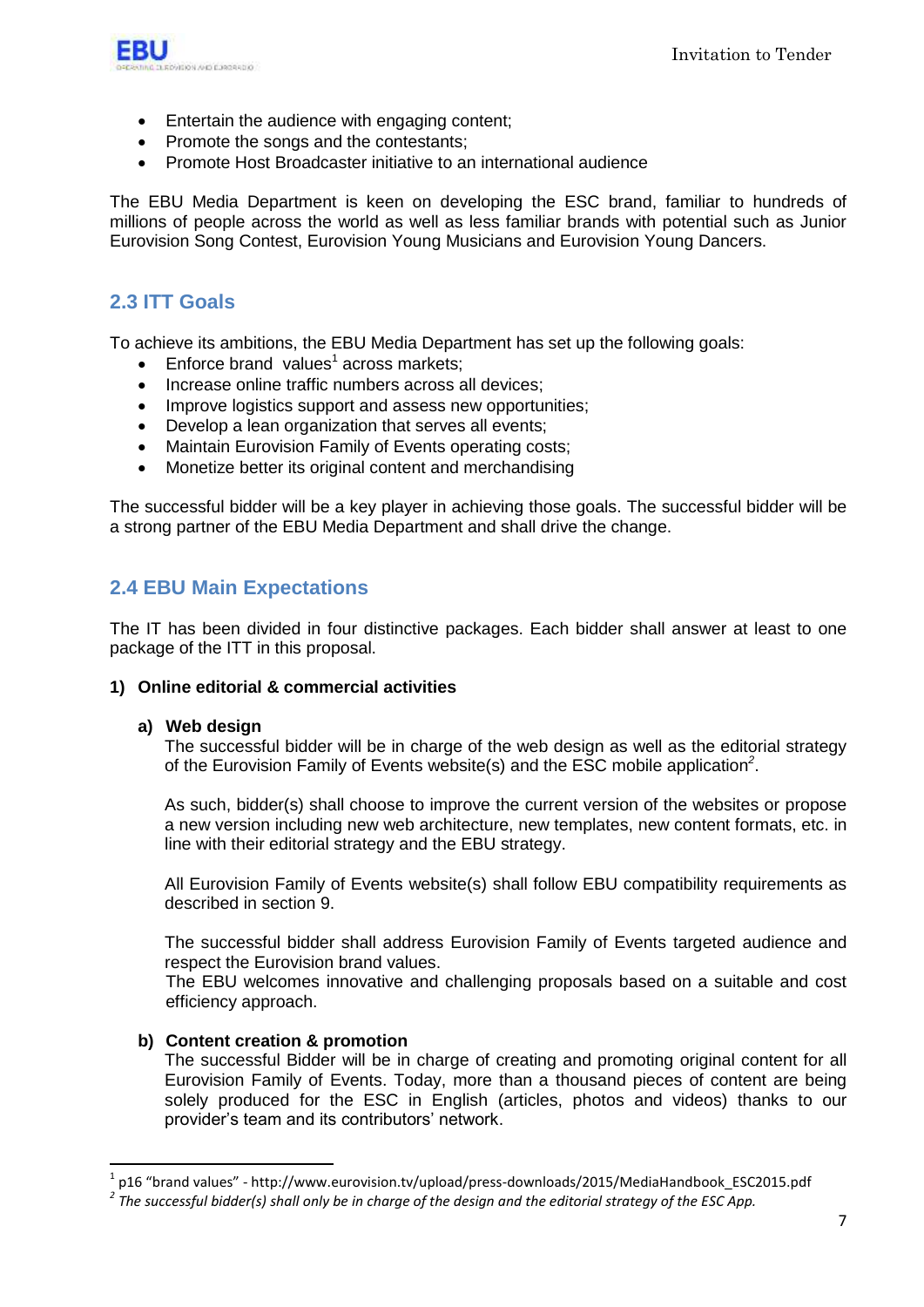

The content shall meet Eurovision and Public Service Media values and ethics (independent, well balanced, positive, etc.).

In particular, the successful bidder will facilitate the streaming of 25-30 national finals, 5 side events and 3 lives shows on the Eurovision.tv website as well as on YouTube with the help of ESC partners and EBU resources.

The successful bidder will devise a new content strategy that shall aim at increasing the quality and the promotion of the content while controlling the costs.

To this end, the bidder(s) can review the format, the volume, the language… of the produced content as well as the means to improve its quality and promotion across the web (members, media, social networks, etc.).

### **c) Website management**

The successful bidder will be in charge of managing the day to day online operations of the Eurovision Family of Events website(s). This includes sites updates, content upload and promotion, web mastering, community management, viral and social strategies design to generate traffic, partnership management and reporting.

The successful bidder shall demonstrate relevant experience in managing entertainment websites. The organization and the team selected shall secure flexibility, reactivity and innovation.

### **d) Monetization**

The successful bidder will be in charge of managing the Eurovision Family of Events merchandising website. He will manage as well the Eurovision Family of Events YouTube channel which brings additional revenues to the EBU.

On top, the successful bidder will be incentivized to find new online revenues.

### **2) Online logistics tools**

The successful bidder will be in charge of the maintenance and the enhancements of the Eurovision Family of Events logistics tools (the intranet, the accreditation system, email distribution system, the commentator tool and online library). The logistics tools will be operated internally as part of the new EBU Media Department organization but the EBU event supervisor shall rely on the successful bidder to correct potential bugs or develop new logistics features and services.

Bidders can also propose their own recommendation regarding the most efficient tools to use.

### **3) IT facilities & support**

The Eurovision Family of Events website(s) and online services currently benefit from their own dedicated digital infrastructure apart from the EBU infrastructure.

The EBU wishes the Eurovision Family of Events website(s) and online services were aligned with EBU IT technical requirements as described in section 9, in terms of:

- Infrastructure
- Security
- Compatibility
- Application Performance Requirements
- Programming Language
- Quality
- Database Schema Migrations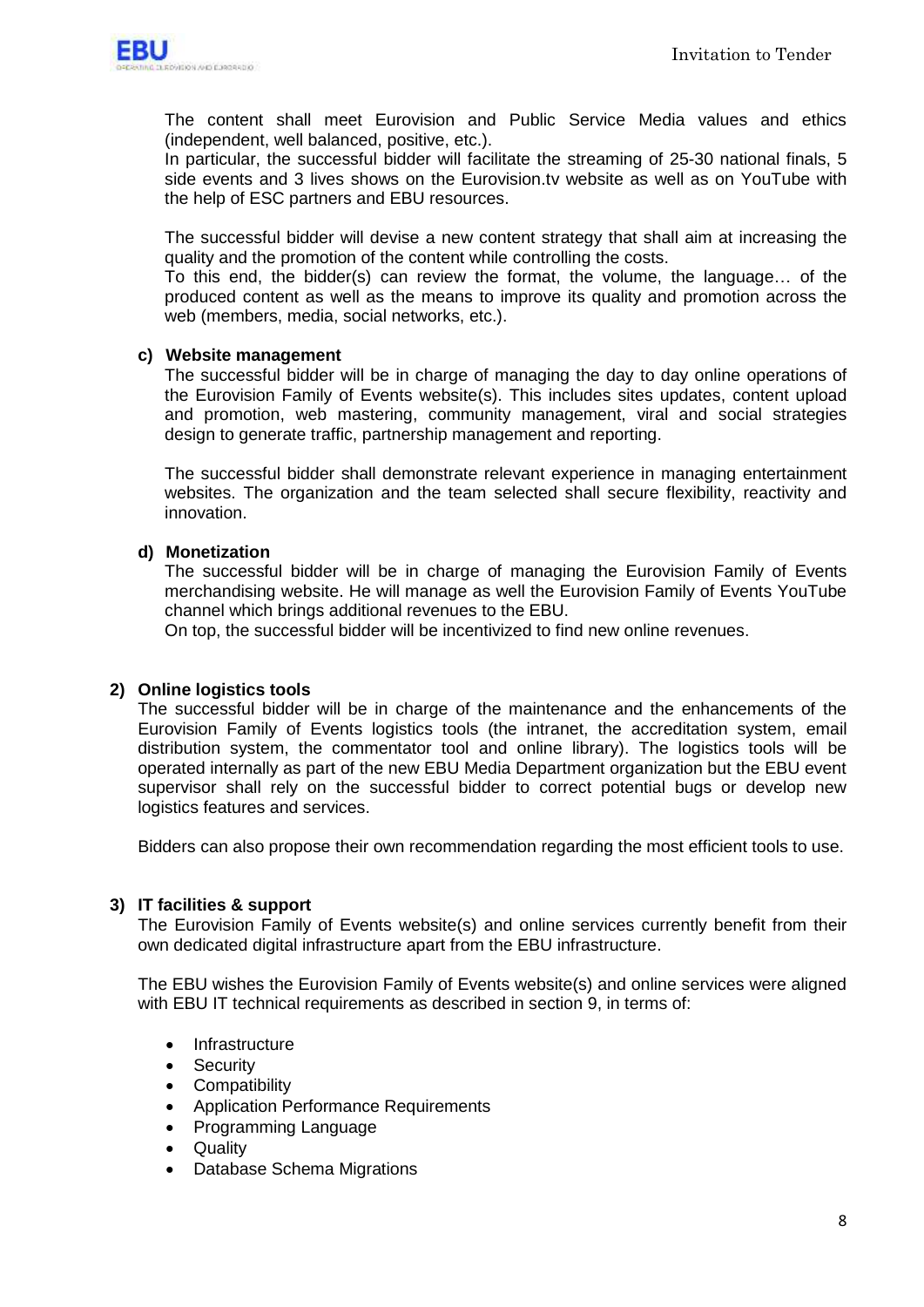

Therefore, the bidders may choose to update upon needs the current digital infrastructure or may prefer to design one of their own in line with their package 1 & 2 responses.

Security in particular is essential as to protect and manage confidential information provided by users, delegations, press and the EBU.

Eurovision Family of Events online usage varies over the year with significant peaks observed during the pre-show and the show seasons. During those particular times, the websites shall be available at all time.

On an average month, almost 44 million requests are coming to the Eurovision Family of Events CDN. That equals to 957 GB of traffic in total. Annual data is around 15-20 TB.

Bidders shall provide:

- The name and specificities for the technology recommended;
- Their sub-contractors' name and information if any;
- The optimal cost structure to support the whole Eurovision Family of Events online service portfolio. The bidder shall provide minimum and maximum expected costs based on usage.

### **4) Communication & Press relationship**

The successful bidder will be in charge of devising and implementing Eurovision Family of Events online and offline communication strategy in alignment with EBU Communication Department. As such, the preferred partner will notably have to:

- Manage social media channels (Facebook, Twitter, Google+, Instagram, Vk);
- Ensure cross-promotion between corporate and ESC platforms;
- Manage PR including press release, press conference mainly for the ESC and JESC;
- Handle all incoming press / media inquiries (over 1000 by phone / mail each year);
- Monitor Eurovision Family of Events news on the web;
- Manage relationships with fan websites and fan clubs;
- Deliver annual ESC new media / communication report as well as the ESC media handbook and crisis communication plan *Latest media handbook can be found here: [http://www.eurovision.tv/upload/press](http://www.eurovision.tv/upload/press-downloads/2015/MediaHandbook_ESC2015.pdf)[downloads/2015/MediaHandbook\\_ESC2015.pdf](http://www.eurovision.tv/upload/press-downloads/2015/MediaHandbook_ESC2015.pdf)*

To facilitate operations management, the successful bidder shall provide a team with a dedicated project manager, main point of contact for the EBU Media Department.

The successful bidder time and resources shall be allocated notably based on the prominence of the events and the event calendar.

To help the successful bidder apprehend the Eurovision Family of Events organization and business requirements, a handover period will take place from mid-March 2016 to June 2016. During this period, the successful bidder will be able to have access to information regarding the planning, the production and the promotion the Eurovision Song Contest, flagship of the Eurovision Family of Events shows.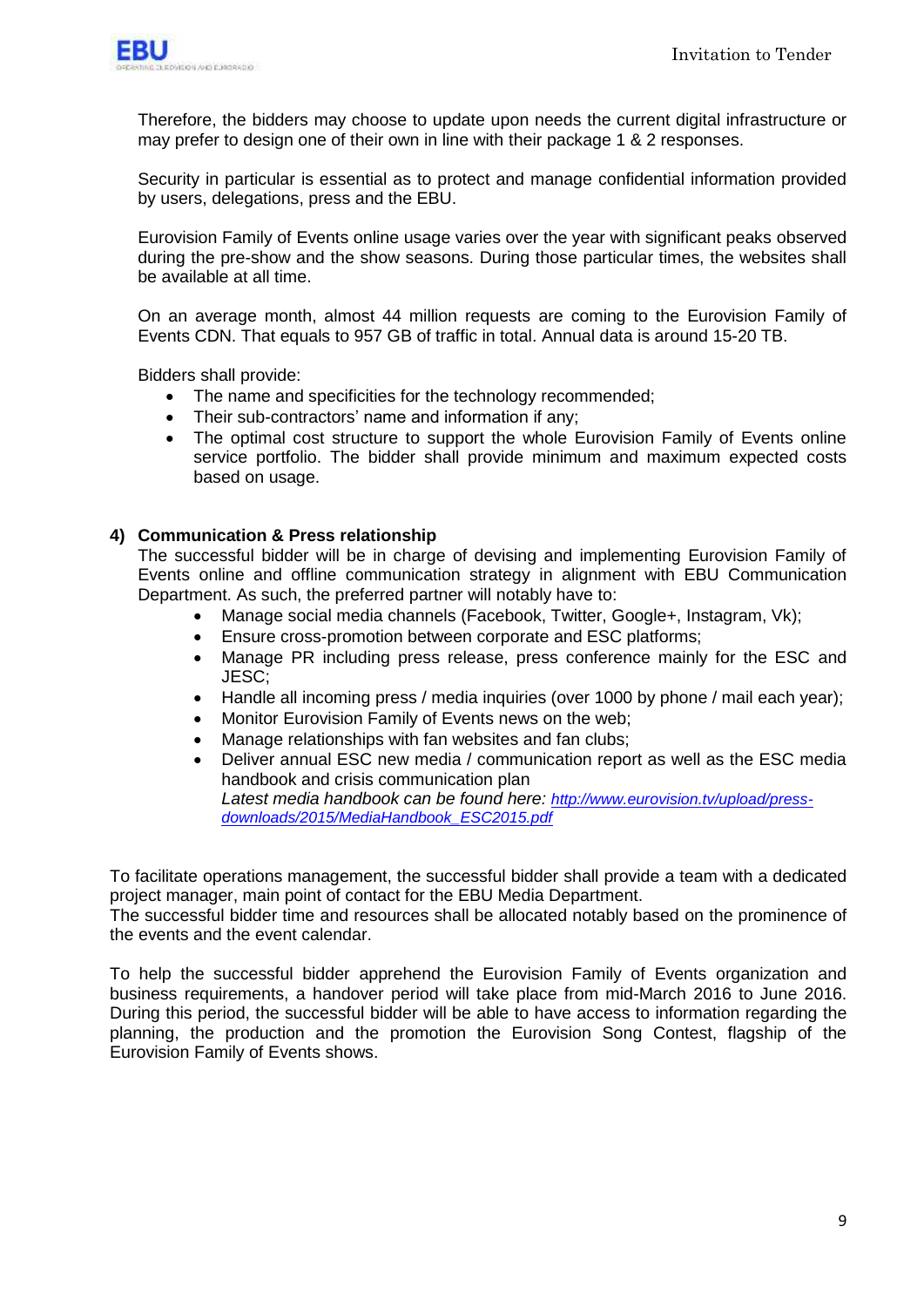# <span id="page-9-0"></span>**3. SERVICES AND PAYMENT TERMS**

### <span id="page-9-1"></span>**3.1 Service Terms**

All services shall start on July,  $1<sup>st</sup>$  2016 for an initial duration of 3 years.

Notwithstanding the foregoing, the successful bidder(s) may be required to cooperate during the handover period specified in section 2.

Despite the initial duration mentioned above, the EBU shall be entitled to terminate the services without liabilities subject to a written termination notice to be agreed upon in writing (and signed) by the EBU and the successful bidder(s) according to the actual service(s) provided.

### <span id="page-9-2"></span>**3.2 Payment Terms**

As part of the Proposal, the bidder will have to submit terms of payment to be agreed upon by the EBU. The invoice(s) shall be paid by the EBU within 30 calendar days following receipt of the invoice.

The estimated costs shall be expressed in Euro  $(\epsilon)$ , excluding VAT.

# <span id="page-9-3"></span>**4. BIDDER INFORMATION / PROPOSAL**

The EBU invites the bidders to submit a Proposal in English for the services requested.

The Proposal must include the following elements:

### <span id="page-9-4"></span>**4.1 General & Financial Information**

- Company form and ownership:
- References of the company of comparable performances during the last three years;
- Number of employees;
- Number of ITT packages serviced;

The bidder must return a completed and signed copy of the Appendix 9.1 and 9.2

### <span id="page-9-5"></span>**4.2 Proposals**

Each bidder shall answer at least to one package of the ITT in its Proposal.

- Web design proposal;
- Online editorial and content strategy;
- Digital Infrastructure;
- Communication plan *(brand audit, brand opportunities, how to build up the brand online / offline, internationally in a realistic way; how to best measure communication performance)*;
- Proposed project team *(including the name and experience of key personnel and manager)* and organization interface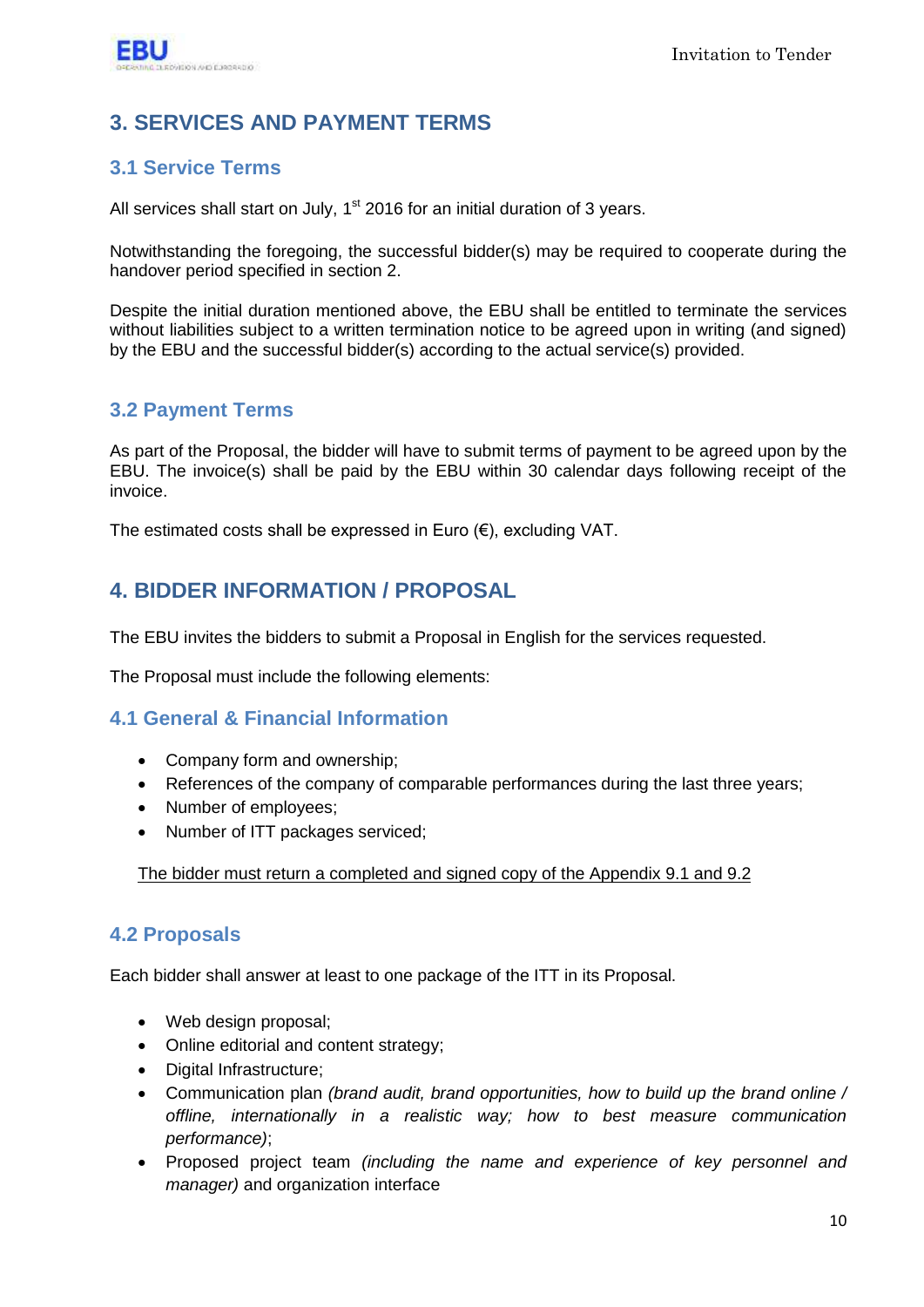

# <span id="page-10-0"></span>**4.3 Pricing Proposal**

The pricing Proposal should consist of one fixed price per year for package 1, package 3 and package 4.

The pricing proposal for package 2 should consist of one price per year:

- The maintenance of the online logistics tools
- The development of new online logistics tools upon needs

The bidder could choose to bundle package 2 with package 1 or 3.

The bidder shall include a Proposal for meaningful and efficient SLA, including compensations mechanisms, termination options for any failure to meet the SLA.

# <span id="page-10-1"></span>**5. SELECTION PROCESS**

### <span id="page-10-2"></span>**5.1 Preferred Bidders**

Preferred companies shall:

- Have proven experience with similar projects, preferably related to live TV entertainment;
- Have a strong financial standing, sufficient resources, and adequately trained personnel;
- Have knowledge of Public Service Media role and obligations;
- Have managed international project in Europe;
- Provide a team that works in English, other languages appreciated

Bidders will be required to present credentials and references together with their Proposal.

### <span id="page-10-3"></span>**5.2 Selection Criteria**

The EBU will select the successful bidder based on the most economically advantageous Proposal(s) taking into account the following criteria (non-exhaustive and non-listed in order of priority):

- Number of packages serviced;
- Innovative solution;
- Number of languages and markets covered;
- The competitiveness of the estimated costs for the provision of the services:
- Proposals that show good understanding of the Eurovision Family of Events brand and eco-system;
- Proposals that show good understanding of the values of the EBU and Public Service Media;
- Quality of the services offered;
- Communication skills:
- Track record and references form clients for similar services;
- Dedicated project manager and team organization;
- Creditworthiness
- Completeness and integrity of the provided documents;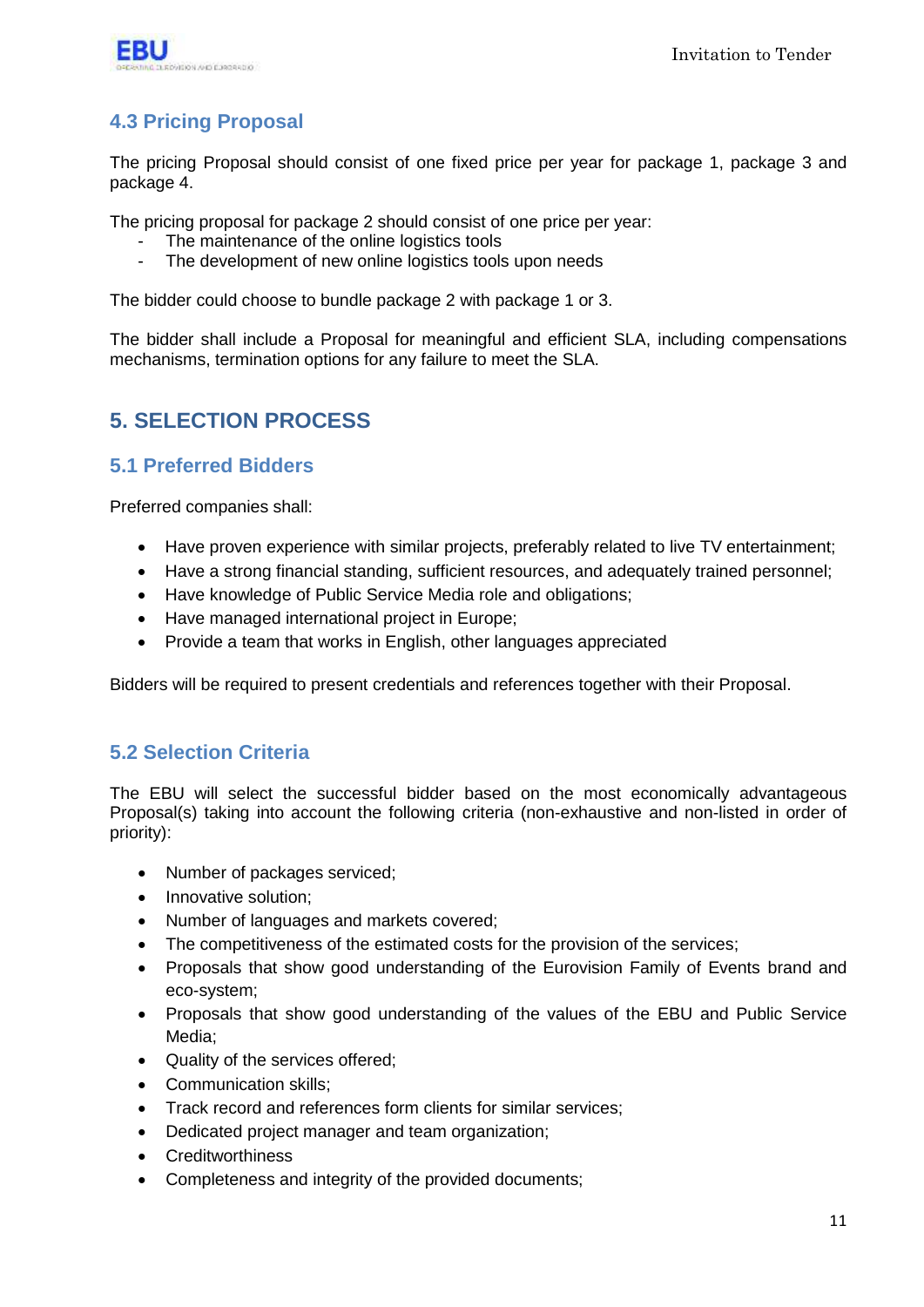

 Submission by the bidder of the completed and signed "Statement of Undertaking" attached at Appendix 10.1 and the "Information Grid" attached at Appendix 10.2 of this ITT

### <span id="page-11-0"></span>**5.3 Analysis of the Proposals and Further Information**

Following receipt of the Proposals and subsequent detailed analysis by the EBU, bidders may be required to provide clarification and/or further information with respect to their Proposals. Bidders will be expected to cooperate fully with the EBU in this respect. Bidders shall also be free to make any recommendations to the EBU to provide other services than the ones mentioned in this document.

# <span id="page-11-1"></span>**6. SUBMISSION OF PROPOSALS AND ENQUIRIES**

### <span id="page-11-2"></span>**6.1 Planning**

| <b>Stage</b>                          | <b>Date</b>                                                        |
|---------------------------------------|--------------------------------------------------------------------|
| Distribution of the ITT               | October, 16 <sup>th</sup> 2015                                     |
| Request for information/clarification | From October, 19 <sup>th</sup> to October, 26 <sup>th</sup> 2015   |
| Answers by the EBU to the             | October, 28 <sup>th</sup> 2015                                     |
| information/clarification request     |                                                                    |
| Receipt by the EBU of the Proposals   | November, 13 <sup>th</sup> , 2015                                  |
| Presentations at the EBU for Selected | From November, 23 <sup>rd</sup> to November, 27 <sup>th</sup> 2015 |
| Bidder(s)                             |                                                                    |
| Selection of bidder(s)                | By December, 4 <sup>th</sup> 2015                                  |
| Signature of the agreement            | By December, 18 <sup>th</sup> , 2015                               |
| Handover period (if applicable)       | From Mid-March 2016 to June, 30 <sup>th</sup> 2016                 |
| <b>Agreement Start Date</b>           | July, 1 <sup>st</sup> 2016                                         |

These dates are indicative and are subject to change, at any time, at EBU"s sole discretion. Dates indicated are end of business day (6pm), Geneva, local time

### <span id="page-11-3"></span>**6.2 Questions / Clarifications**

All questions and clarifications related to the ITT shall be sent by email to the designated contacts in below section 7 from October,  $19<sup>th</sup>$  to October, 26rd 2015.

All questions / clarifications must be submitted with a completed and signed copy of the "Statement of Undertaking" attached at Appendix 10.1.

The EBU is not obliged to take into consideration any questions / clarifications submitted without a completed and signed copy of the "Statement of Undertaking" shall not be taken into consideration.

A summarized document including all answers shall be sent by the EBU to all bidders that have submitted a completed and signed copy of the "Statement of Undertaking".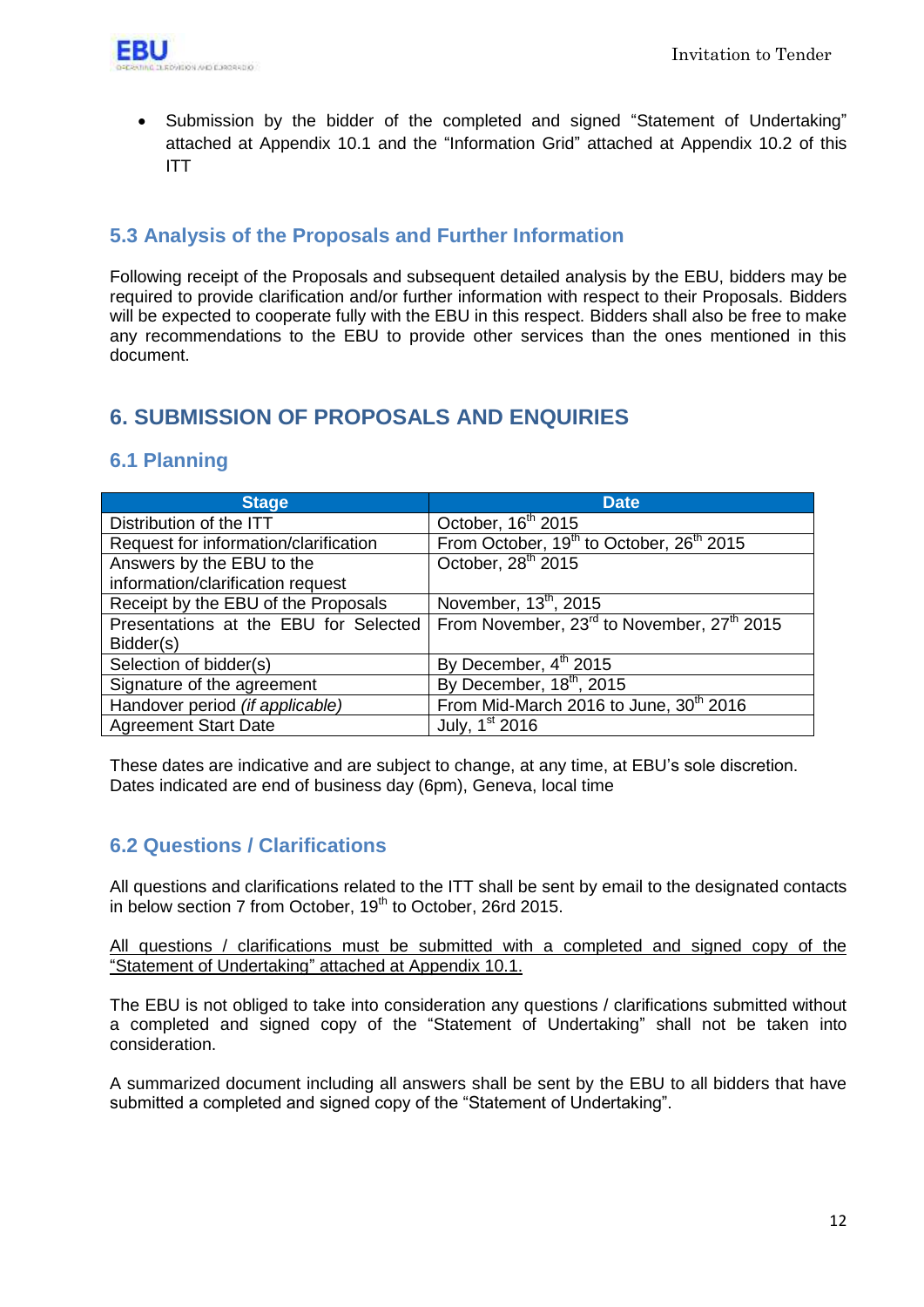

# <span id="page-12-0"></span>**6.3 Proposals' Submission**

Bidder shall submit their Proposal and all other documents required under this ITT electronically and by registered post mail or courier (in hard original copy) to the attention of:

### **European Broadcasting Union**

EBU Media Department To the attention of Jean-Charles VULLIEZ *ESC ITT Proposal* L"Ancienne-Route 17A 1218 Grand-Saconnex **Switzerland** Email: vulliez@EBU.ch

All proposals must include a contact person *(name / phone / email)* within the company. Deadline for receipt of the Bidder's submission hard copy is November,  $13<sup>th</sup>$  2015 (date as per postmark).

The EBU may contact bidders for further information and/or invite selected bidders – at the EBU"s sole discretion - to make a presentation at EBU Headquarters in Geneva, Switzerland.

The EBU shall notify the Successful bidder(s) in writing. However, any award will be conditional upon the EBU and the selected bidder(s) entering into a written agreement(s) which terms and conditions shall be in accordance with the terms and conditions of this ITT and in particular with section 8.

### <span id="page-12-1"></span>**6.4 Late Responses**

Proposals which are not received by the EBU by the date mentioned in 6.1 will be excluded.

# <span id="page-12-2"></span>**7. CONTACT / QUESTIONS**

The EBU"s contact person for further information/clarification on this ITT.

Jean-Charles VULLIEZ Project Manager – EBU Media Department @: [vulliez@EBU.ch](mailto:vulliez@EBU.ch) L"ancienne-Route 17A 1218 Grand-Saconnex **Switzerland**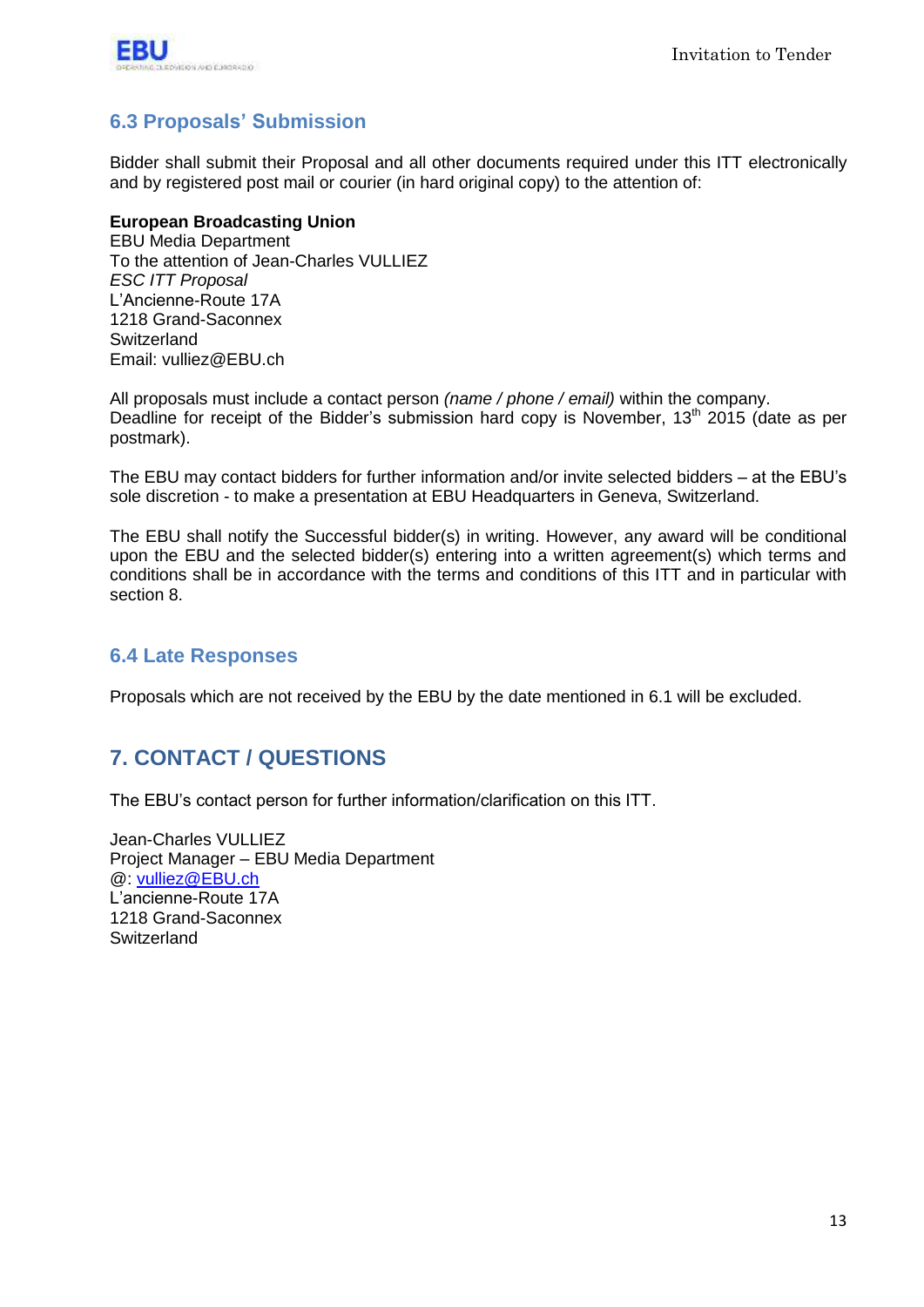# <span id="page-13-0"></span>**8. CONDITIONS APPLICABLE TO THIS ITT**

By receiving this ITT and/or by submitting a Proposal, each recipient and/or bidder acknowledges that it has read and understood the terms and conditions set out below and agrees to be bound by such terms and conditions as from the date of receipt of this ITT (whether the bidder is awarded or not with any package(s) of the ITT):

- 1) Nothing in the ITT, nor any communication made by the EBU and/or its representatives, officers, employees, agents and/or advisers, shall constitute a contract between the EBU and the bidder, nor shall it be deemed constituting any representation that any bidder will be appointed. If the EBU decides to award any or all of the package(s) of the ITT, any such award will be conditional upon the EBU and the selected bidder(s) entering into a written agreement(s) which terms and conditions shall be in accordance with the terms and conditions of the ITT and in particular with this section 8 (Conditions Applicable to this ITT) (the "Agreement(s)").
- 2) The EBU is entitled to withdraw from any negotiation with any and/or all of the bidder(s) and/or cease the ITT process at any time without incurring any liabilities and/or costs to the bidder and/or third parties and without providing any justification whatsoever to the bidder. The EBU is entitled to re-open part of or the entire ITT process at a later stage.
- 3) The Proposal of the bidder shall be valid 6 (six) months following its submission to the EBU. The bidder shall be bound by its Proposal until such date. The bidder shall defend, hold harmless and indemnify the EBU at all times from and against any and all costs, proceedings, demands, damages, losses, expenses and liabilities (including legal expenses) suffered or incurred by the EBU resulting from the bidder"s non-respect of this validity period, including but not limited to the bidder"s withdrawal of its Proposal or change by the bidder of the terms of its Proposal (except where expressly required by the EBU) within such date.
- 4) The bidder is responsible for all costs, expenses and liabilities incurred in the ITT process, including but not limited to the preparation and submission of its Proposal, any responses to requests for further information by the EBU, meetings with the EBU and/or any negotiation(s) with the EBU following receipt by the EBU of its Proposal whether awarded or not with any package(s) of the ITT.
- 5) Each document submitted by the bidder as part of its Proposal shall become the property of the EBU. Irrespective of whether any package(s) of the ITT is awarded to the bidder or not, the EBU shall be entitled to use (free from any payment or restriction) all ideas, concepts, proposals, recommendations or other materials (save for the bidder"s trademarks and third parties" copyrighted materials as communicated in writing by the bidder to the EBU) contained in such Proposal or otherwise communicated to the EBU during the evaluation/selection process; the bidder waives and shall not make any claim against the EBU in respect of any use made by the EBU of any intellectual property or other similar rights relating to all ideas, concepts, proposals, recommendations or other materials (save for the bidder"s trademarks and third parties" copyrighted materials as communicated in writing by the bidder to the EBU) contained in such Proposal or otherwise communicated to the EBU during the evaluation/selection process.
- 6) The EBU is entitled to change any aspect of this ITT at any time during the ITT process and/or to issue an amended ITT.
- 7) The EBU is entitled to enter into negotiations with one bidder or more bidders on such a basis as may be determined by the EBU at its sole discretion.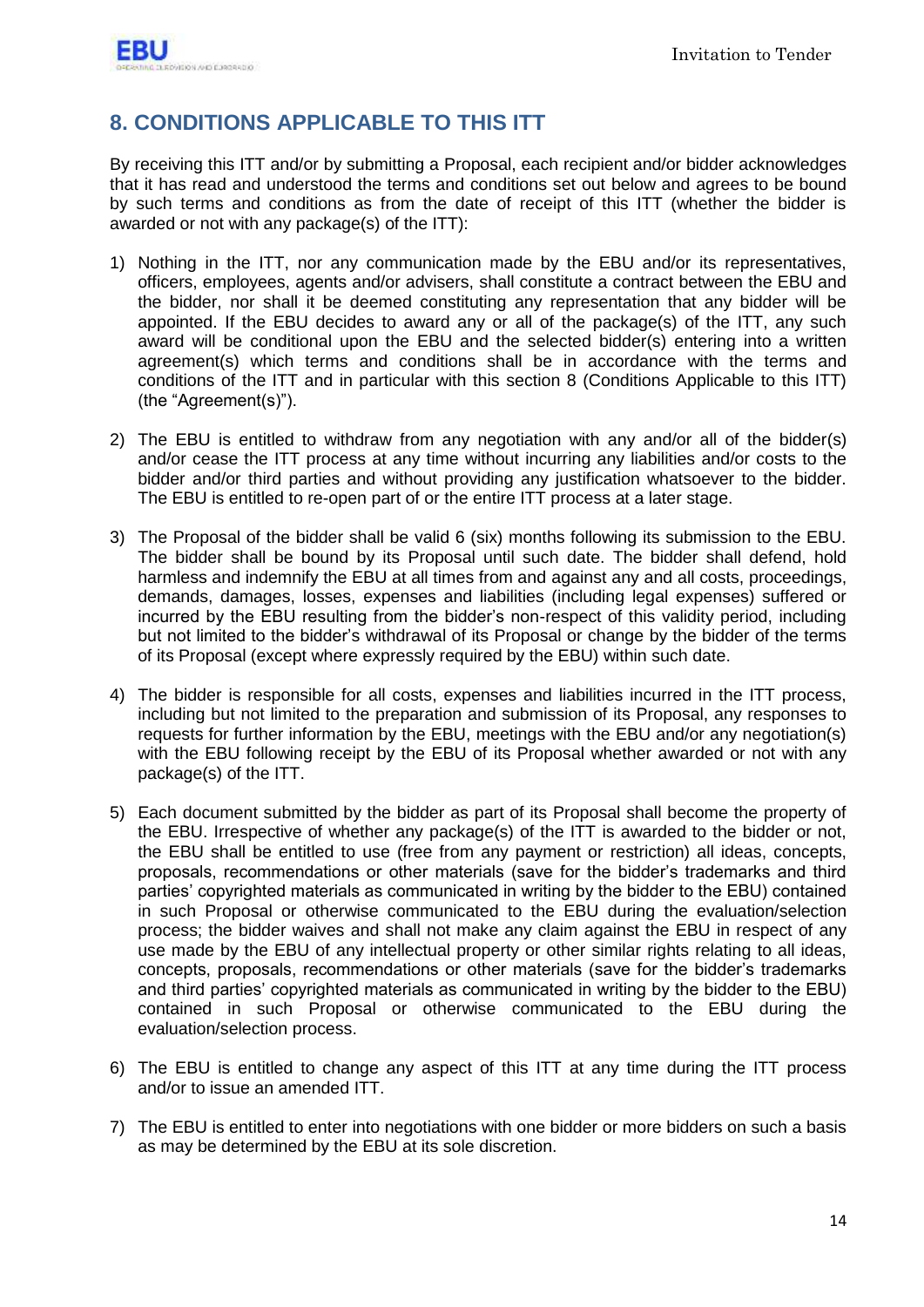

- 8) If the EBU decides to award any or all of the package(s) of the ITT, the EBU is under no obligation to give any reasons for any bidder"s Proposal denial or for any other decision made in connection with this ITT or pertaining to the evaluation/selection procedure.
- 9) The bidder warrants and represents to the EBU that:
	- a) Its Proposal does and will not infringe any third party rights:
	- b) It owns all rights of any nature in the Proposal:
	- c) All intellectual property rights and all commercial rights in relation to the EBU, the EBU Members, the Eurovision Family of Events, including but not limited to their names, logos and trophies, remain the exclusive property of the EBU and/or the EBU Members and shall vest in the EBU and/or the EBU Members. It shall not use any of the EBU, the EBU Members and/or Eurovision Family of Events marks or logos except with the prior written consent of the EBU;
	- d) It will observe all statutory provisions of the EBU, specific instructions of the EBU, and shall comply with all applicable national and international laws, together with best industry practices;
	- e) Where the bidder subcontracts part of its Proposal, it shall be liable to the EBU for its subcontractors' performance, it being specified that any and all subcontractors shall be subject to the prior written approval of the EBU;
	- f) Any change of the bidder which may affect its Proposal and/or any of the bidder"s general information and/or financial information shall be promptly notified by the bidder to the EBU setting out the relevant details in full;
	- g) It shall comply with the terms and conditions set out in the ITT.
- 10) If the EBU decides to award any or all of the package(s) of the ITT to the bidder, the bidder shall immediately inform the EBU in writing of any change in the ownership of the bidder and/or senior management of the bidder; the EBU is entitled to decide to not award any or all of the package(s) of the ITT to the bidder if the ownership and/or senior management of the bidder has undergone or will undergo a change, without incurring any liabilities and/or costs to the bidder and/or third parties.
- 11) If the EBU decides to award any or all of the package(s) of the ITT to the bidder, the bidder shall obtain and maintain appropriate insurances with regard to their own employees and/or other personnel, and with regard to their subcontractors" employees or other personnel, public liability as well as with regard to any breach in particular of any of the indemnities and warranties contained herein.
- 12) The EBU and/or its representatives, officers, employees, agents and/or advisers make no representation or warranty or accept any responsibilities with respect to the accuracy or completeness of the information contained in this ITT, nor shall they be held liable for any loss and/or damage suffered by any bidder(s) in reliance on this ITT or any subsequent communication and/or negotiations. The bidder expressly waives any right of action it may have against the EBU with regards to the ITT.
- 13) This ITT including its appendices and the Agreement(s) (if any) shall be governed and interpreted in accordance with Swiss law. The exclusive place of jurisdiction shall be Geneva, Switzerland.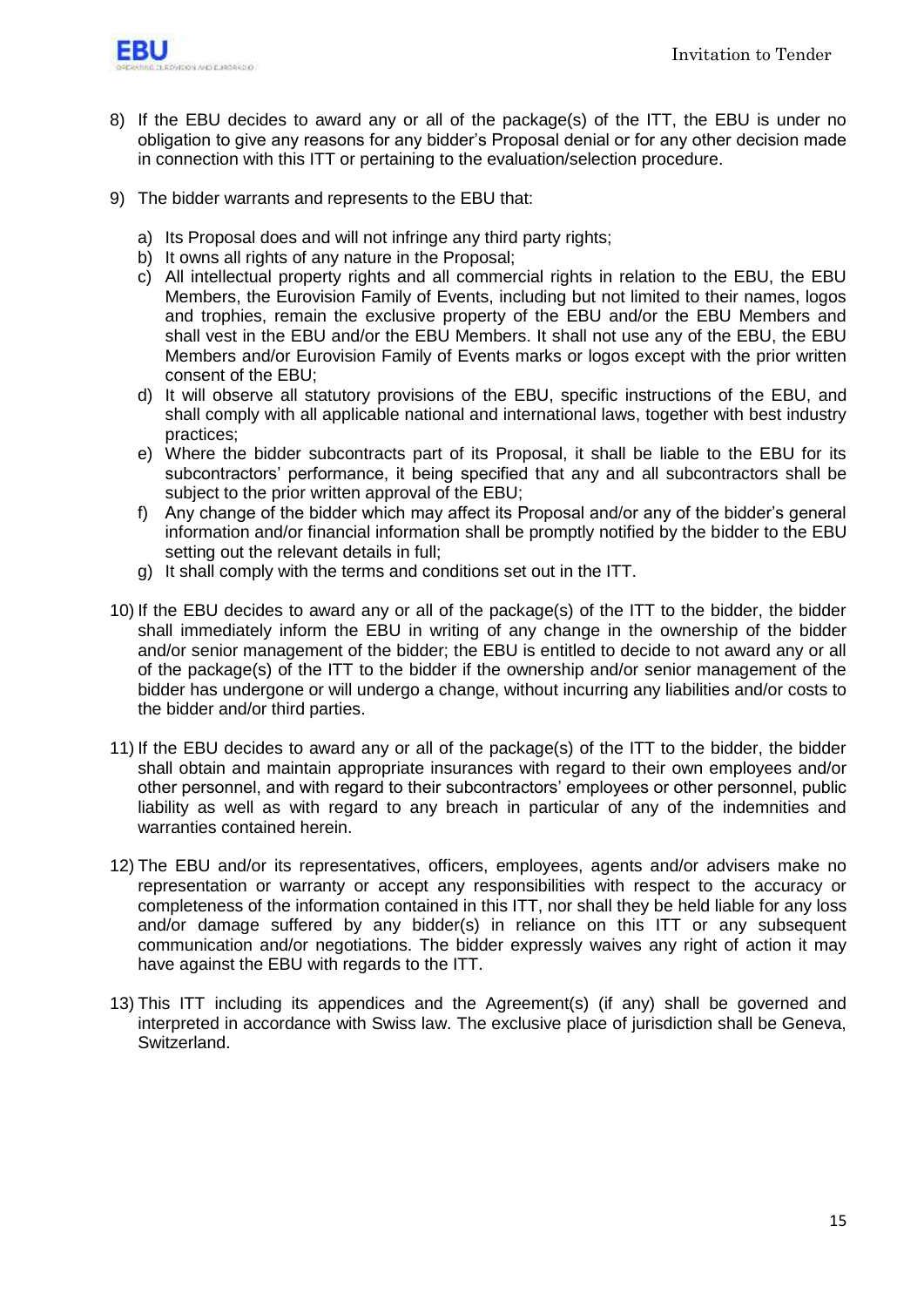# <span id="page-15-0"></span>**9. EBU TECHNICAL REQUIREMENTS**

### **1. Infrastructure**

The solution will be deployed on Virtual Machines running Red Hat Enterprise Linux release 6.x (RHEL)

Only RHEL"s official supported packages will be installed on this server. The system will be installed according to the EBU"s Operating system Hardening Guide *(provided upon requirements).*

### **Database**

The products must be compatibles with the database MySQL (latest version)

### **2. Security**

### **2.1. Guideline**

The solution must be developed according to the EBU"s Secure Development Guideline *(provided upon requirements).*

### **2.2. Audit**

EBU will perform a security audit on the delivered source code using the HP Fortify Tool. <http://www8.hp.com/us/en/software-solutions/application-security/index.html>

The bidder will be asked to correct the issues found with this tool. The audit is entirely managed by EBU.

On top of that, each year, EBU is performing a penetration test. The bidder will be asked to correct the issues found as well.

#### **2.3. Authentication / Authorization**

Authentication and authorization data will be exchanged via the open standard SAML v2 or Auth 2.

#### **2.4. Communication protocol**

The application will be available through https communication.

### **3. Compatibility**

#### **3.1. W3C**

All HTML and CSS code (generated and source code) must be compliant with W3C standards. It is not required that the code is 100% valid and some exceptions could be accepted with corresponding justifications.

#### **3.2. Cross-browser compatibility**

The solution must be compatible with:

- $I = 8$
- Firefox (at least version available from 2014)
- Chrome (at least version available from 2014)
- Safari (at least version available from 2014)

#### **3.3. Responsive design**

It is expected that the solution will adapt its layout to the client device:

• Desktop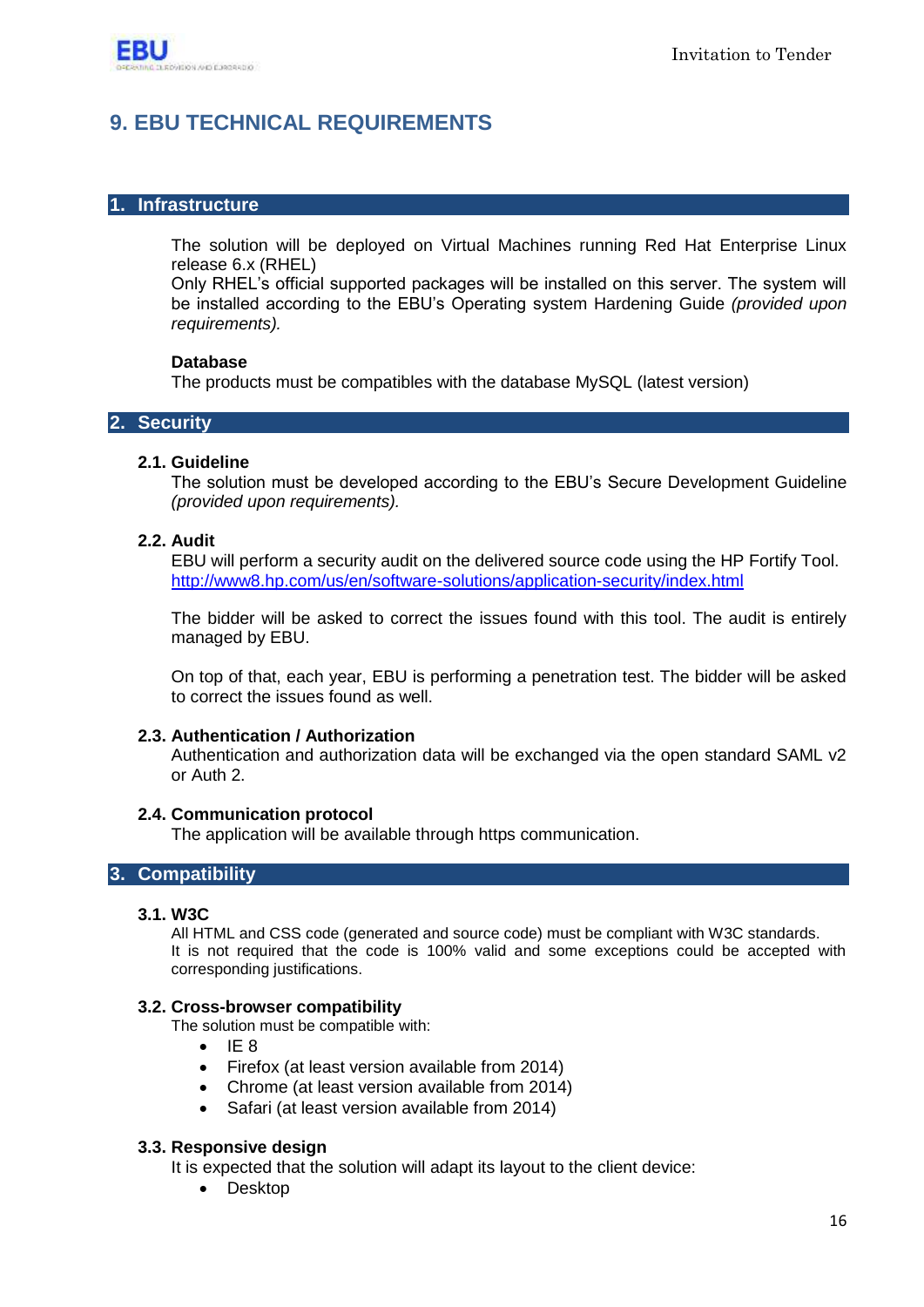

- Smart phone
- Tablet

### **4. Application Performance Requirements**

#### **Response time**

Most of the pages should be displayed in less than 1 s (max 2 s) Save actions should last less that 3 s. Search results should be displayed in less than 5 sec. Long operations should be clearly indicated to end users with a progress bar.

### **5. Programming Language**

#### **5.1. Character encoding**

All markups should be delivered as UTF-8. It will be designated in both the HTTP header and the head of the document.

### **5.2. PHP / DRUPAL**

The main programming language of the solution will be PHP 5. The solution should be developed as Drupal (version 7 or 8) modules.

Symfony2 components will be used for developments done out of Drupal scope.

### **5.3. Javascript**

2 javascript libraries can be used

- **JQuery**
- Bootstrap

### **5.4. Html / CSS**

Markup should be well-formed and semantically correct. HTML and CSS compliance level code will be chosen according to the cross-browser compatibility requirements. Ideally, the solution will produce HTML5 and CSS3.

**5.5. Versions**

The minimal versions are listed in the following table. The final versions will be fixed at the beginning of the project

| <b>Product</b> | <b>Minimal Version</b>                                                        |
|----------------|-------------------------------------------------------------------------------|
| PHP            | 5.5                                                                           |
| Drupal         | $7.x$ ( $>7.28$ )                                                             |
| Symfony        | 2.5                                                                           |
|                |                                                                               |
| <b>JQuery</b>  | according to other components and cross-browser compatibility<br>requirements |
| Bootstrap      | according to other components and cross-browser compatibility<br>requirements |

### **5.6. Other technical solutions**

More alternatives technical solutions would be analyzed.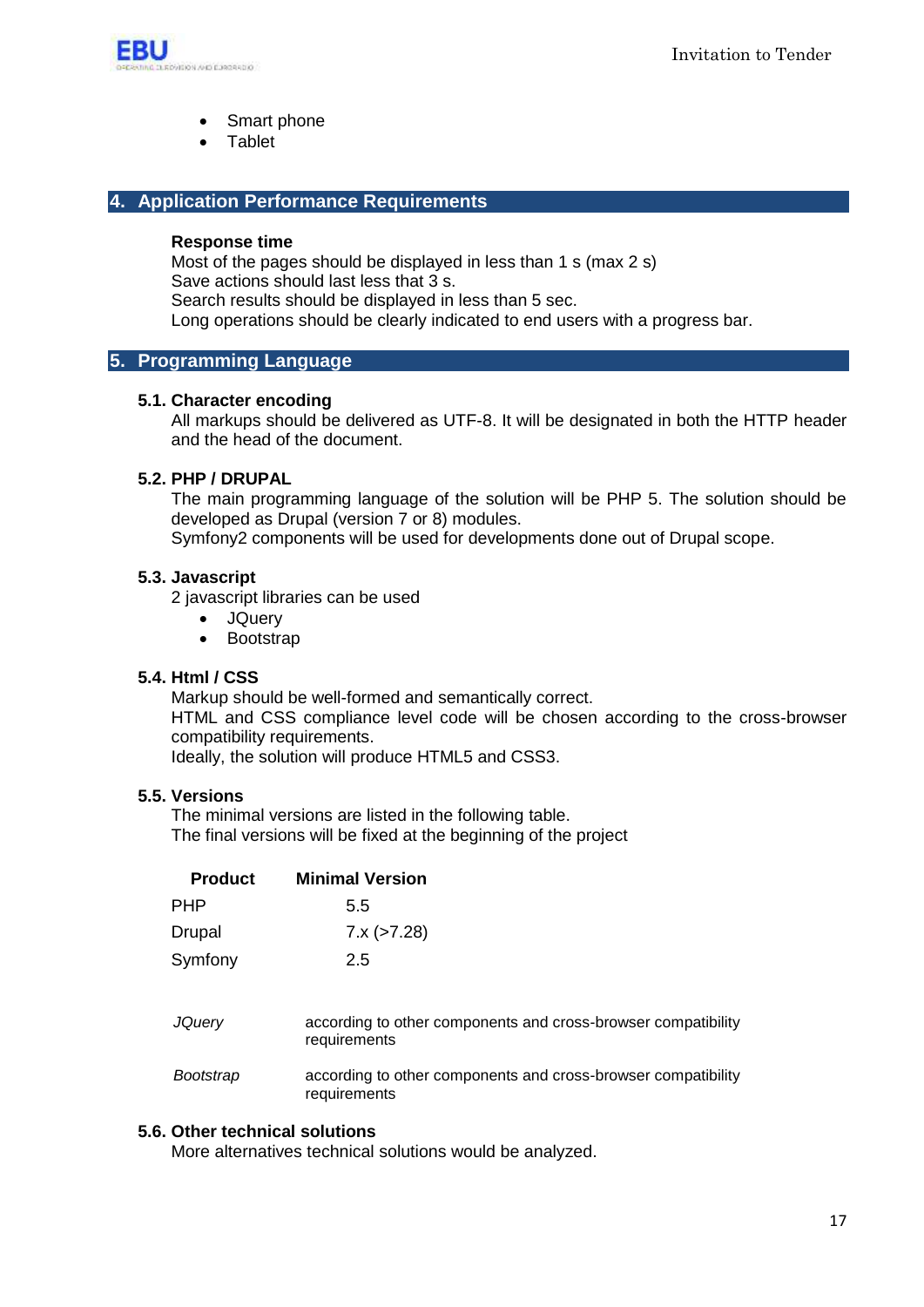

### **6. Quality**

### **6.1. Key points**

- Readability over file-size savings
- Separation of presentation, content, and behavior
- Code commented

#### **6.2. Code source structure**

The code source directory layout will be provided by EBU and be applied by the bidder. It is based on the build tool's recommendations

[\(http://maven.apache.org/guides/introduction/introduction-to-the-standard-directory](http://maven.apache.org/guides/introduction/introduction-to-the-standard-directory-layout.html)[layout.html\)](http://maven.apache.org/guides/introduction/introduction-to-the-standard-directory-layout.html)

### **6.3. Commenting standards**

The code should be readable and while not commenting each line of code. The comments will explain the "how" and not the "why".

The phpDocumentor style will be used for the PHP comment style [\(http://manual.phpdoc.org/HTMLSmartyConverter/HandS/phpDocumentor/tutorial\\_phpDo](http://manual.phpdoc.org/HTMLSmartyConverter/HandS/phpDocumentor/tutorial_phpDocumentor.quickstart.pkg.html) [cumentor.quickstart.pkg.html\)](http://manual.phpdoc.org/HTMLSmartyConverter/HandS/phpDocumentor/tutorial_phpDocumentor.quickstart.pkg.html).

### **6.4. Unit tests**

It is expected that a unit test is created for each business component ( versus front-end components producing HTML code). More than 70% of the business component's code will be covered by unit tests.

For PHP code, PhpUnit will be used.

### **6.5. Quality tool**

EBU uses SonarQube to constantly check the code quality (code coverage, comments, issues...). For PHP programming language, the default quality profile (Sonar way) is used.

The content of the quality profile(s) will be refined at the beginning of the project according to the bidder inputs and EBU requirements.

The code produced by the bidder will be included in EBU's software factory (see corresponding section) and then periodically checked by SonarQube.

No Blocker/Major issues will be accepted in the final product release.

### **7. Database Schema Migrations**

Database schema migrations are performed via Liquibase (version 3+). Migration operations must be described in the XML format.

Rollback operations will be described if no automatic rollback command is generated by liquibase. More information available on<http://www.liquibase.org/documentation/rollback.html>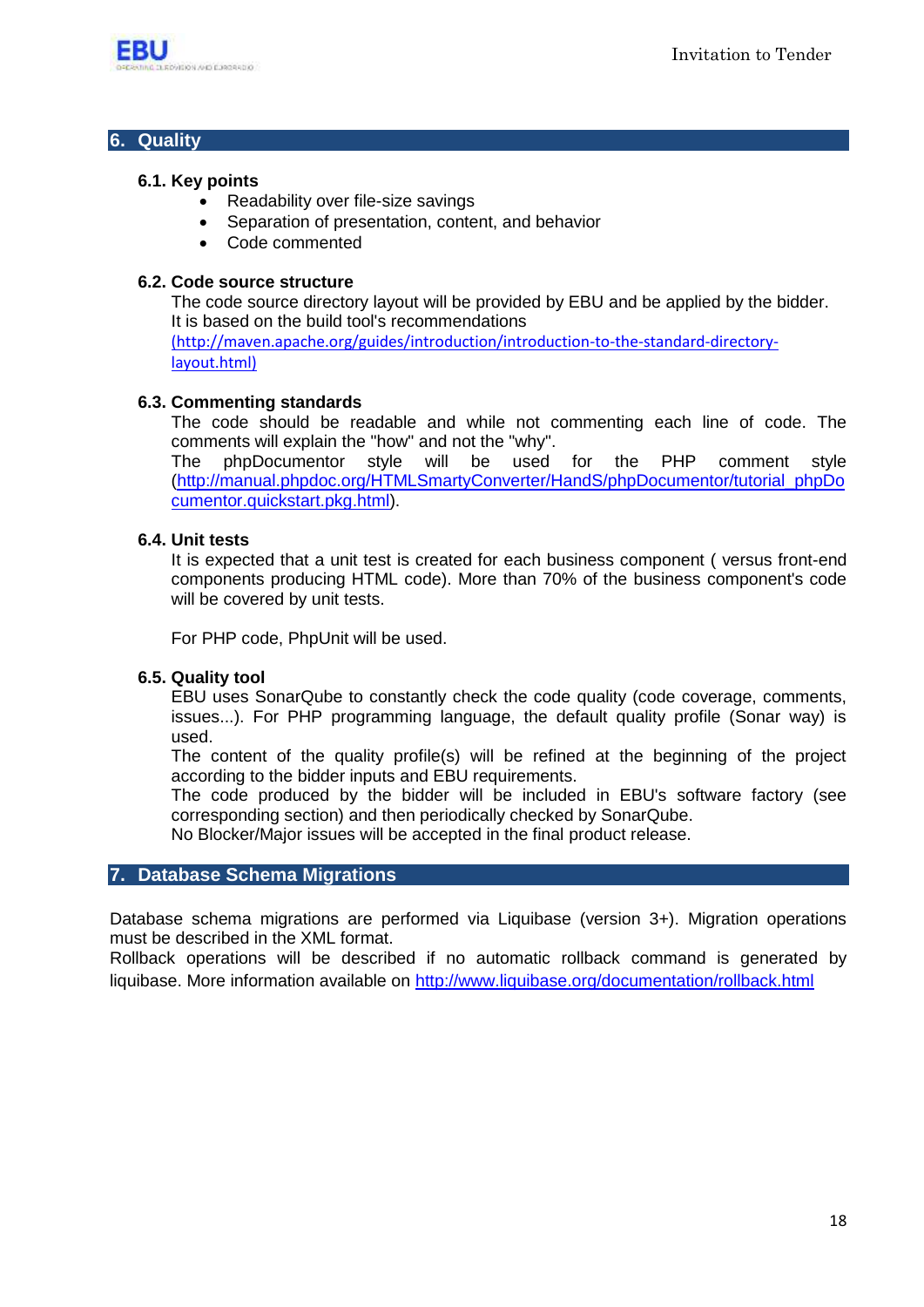

Invitation to Tender

# <span id="page-18-0"></span>**10. APPENDIX**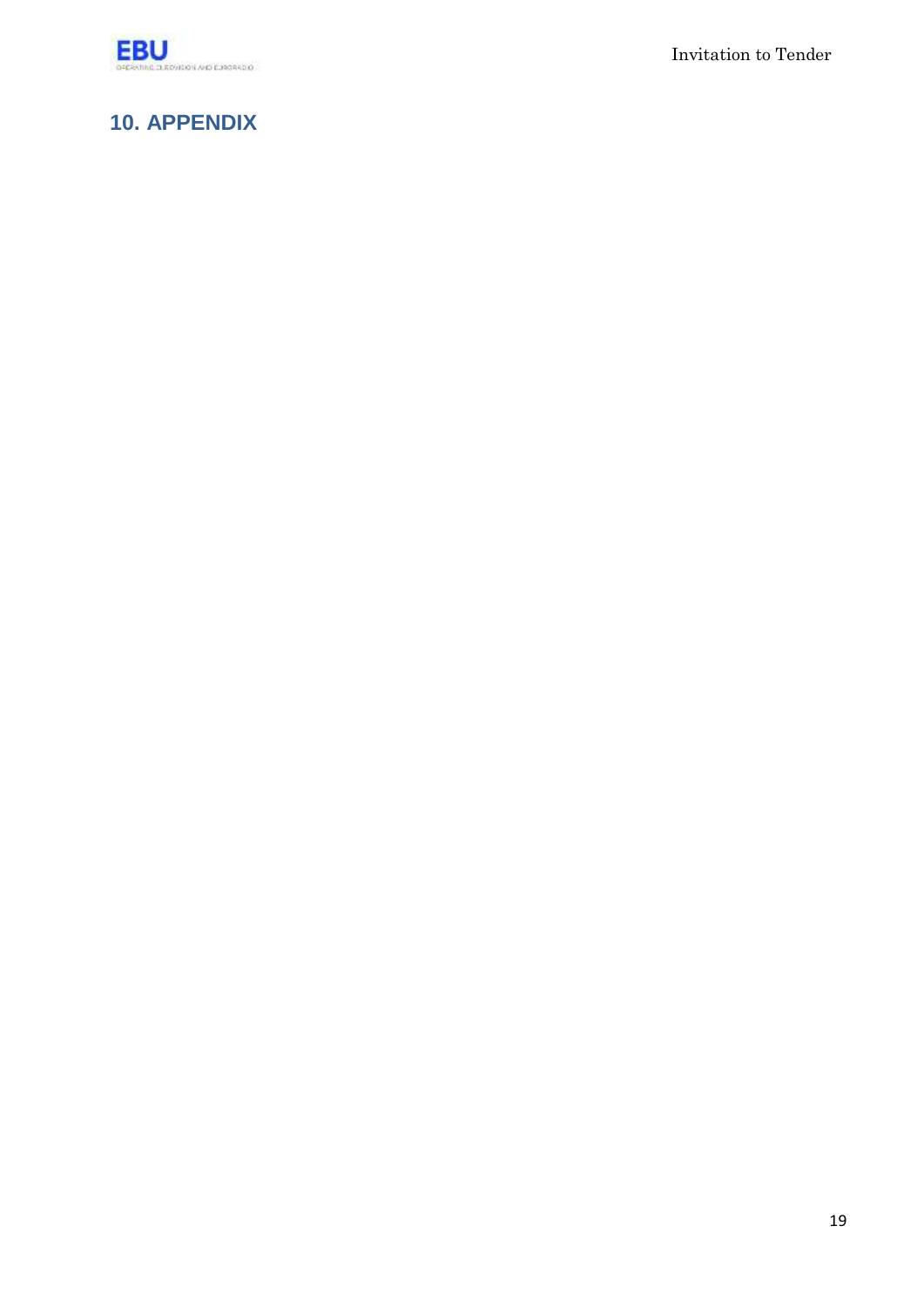

## <span id="page-19-0"></span>**10.1 Statement of Undertaking**

Name of the company:

Tax number:

Address:

referred to hereinafter as the "Company", hereby expresses interest in participating in the ITT for providing the EBU online services as well as communication and PR support, and undertakes that:

- 1. No information provided nor representations made to the EBU in its Proposal and/or during the ITT (including the Company"s general information and financial information) and/or thereafter, whether the Company is awarded or not with any packages of the ITT, are false, inaccurate or misleading;
- 2. None of the Company"s representatives, officers, employees, agents and/or advisers shall make any form of public announcement or statement relating directly or indirectly to the EBU, the Eurovision Family of Events and/or the ITT to any media without the EBU"s prior written approval (whether the Company is awarded or not with any package(s) of the ITT). For the avoidance of doubt, any association with the EBU and/or the Eurovision Family of Events in any manner whatsoever by the Company, its representatives, officers, employees, agents and/or advisers, without the EBU"s prior written approval is strictly prohibited. Any noncompliance with any of the foregoing provisions will lead to the penalty of being held responsible for any damages caused;
- 3. The Company"s representatives, officers, employees, agents and/or advisers shall keep confidential all information provided by the EBU following the signature date of this Statement of Undertaking, whether these information are marked as "Confidential" or not and/or whether they relate directly and/or indirectly to the EBU, and/or to any or all of the Eurovision Family of Events and/or to any negotiations being held between the Company and the EBU in the frame of this ITT (the "Confidential Information");
- 4. The Company shall not disclose the Confidential Information (or any parts of it) to any third party without the EBU"s prior written approval, unless such disclosure is made by the Company for the purposes of submitting a Proposal and/or to evaluate whether they wish to subcontract any or a part of the package(s) of the ITT and submit a Proposal on that basis; in all circumstances, the Company shall procure that its subcontractors to whom it discloses such Confidential Information are bound by similar confidentiality duties as set out herein, being specified that a breach of these duties by its subcontractors shall be deemed a breach by the Company; the Company shall procure that the Confidential Information shall remain confidential until 3 (three) years following the date of disclosure (whether the Company is awarded or not with any package(s) of the ITT); Any non-compliance with any of the foregoing provisions will lead to the penalty of being held responsible for any damages caused;
- 5. The EBU is entitled to cease the ITT process at any time, without incurring any liability and/or costs to the Company and/or third parties, and without providing any justification whatsoever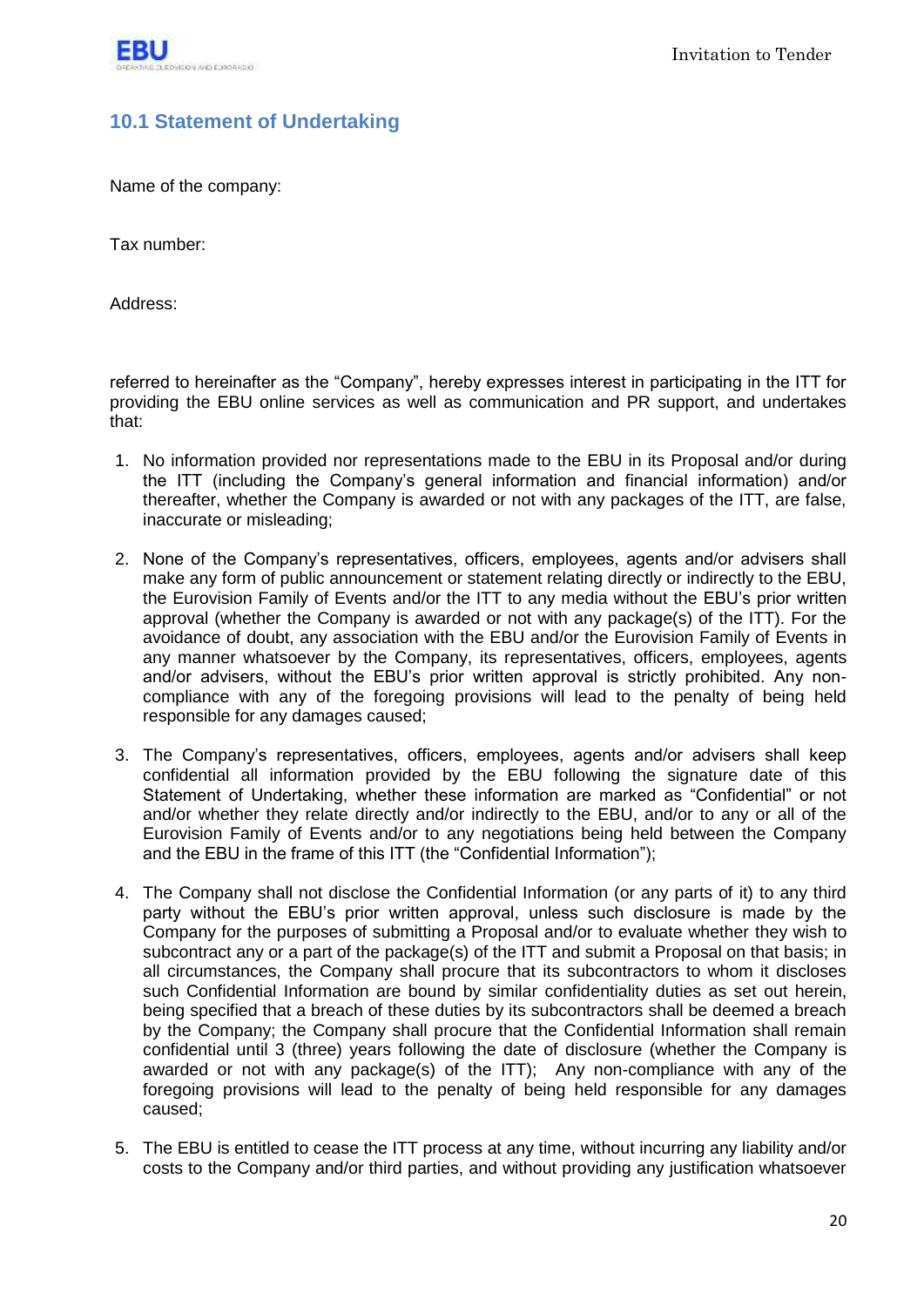

to the Company. The EBU is entitled to re-open part of the entire ITT process at a later stage.

- 6. The EBU shall not be responsible for any costs, expenses and/or liabilities incurred by the Company, including in connection with the preparation and submission of its Proposal, any responses to requests for further information by the EBU, meetings with the EBU and/or any negotiation(s) with the EBU following receipt by the EBU of its Proposal (whether the Company is awarded or not with any packages of the ITT);
- 7. The Statement of Undertaking and any related documentation shall be governed by and construed in accordance with the laws of Switzerland. The exclusive place of jurisdiction shall be Geneva, Switzerland.

The Statement of Undertaking shall be signed by the authorized representative(s) of the Company.

By signing and returning this Statement of Undertaking, the Company confirms that it has read and understood the foregoing terms and conditions and agrees to be bound by such terms and conditions as from the date of signature mentioned below (if no date is mentioned, the date of receipt of this Statement of Undertaking by the EBU will be deemed the date of signature).

Signature(s): \_\_\_\_\_\_\_\_\_\_\_\_\_\_\_\_\_\_\_\_\_\_\_\_\_\_\_\_\_\_\_\_\_\_\_\_\_\_\_\_\_\_\_\_\_\_\_\_\_\_\_\_\_\_\_\_

Authorized Representative(s) Name and Title: \_\_\_\_\_\_\_\_\_\_\_\_\_\_\_\_\_\_\_\_\_\_\_\_\_\_\_\_\_\_\_\_\_\_\_

Date and Place:

Official Stamp: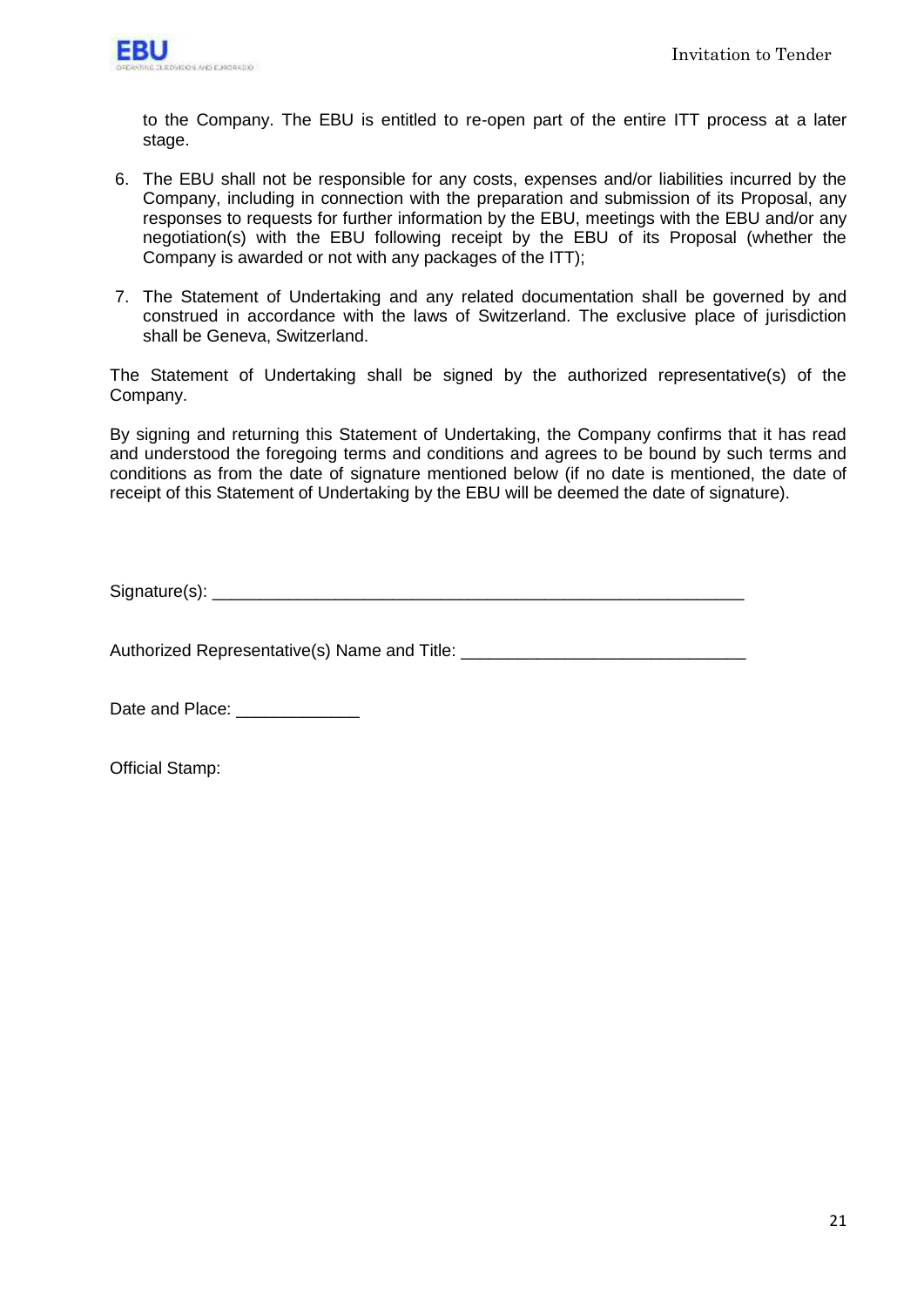

# <span id="page-21-0"></span>**10.2 Information Grid**

Please note that the provision of the data requests in this enclosure is mandatory.

### **a) GENERAL INFORMATION**

Name of company:

Tax number:

Address:

Company ownership:

Management:

| <b>CEO</b>                      |  |
|---------------------------------|--|
| <b>CFO</b>                      |  |
| <b>CTO</b>                      |  |
| <b>CMO</b>                      |  |
|                                 |  |
| Number of employees:            |  |
| 2013                            |  |
| 2014                            |  |
| 2015                            |  |
|                                 |  |
|                                 |  |
| Number of ITT packages serviced |  |
|                                 |  |
|                                 |  |

Languages covered: *(editorial content produced)*

### **b) FINANCIAL INFORMATION**

Annual Turnover:

|                           | 2012 |  |
|---------------------------|------|--|
|                           | 2013 |  |
|                           | 2014 |  |
| <b>Annual Net Profit:</b> |      |  |
|                           | 2012 |  |
|                           | 2013 |  |
|                           | 2014 |  |
| Capital:                  |      |  |
|                           | 2012 |  |
|                           | 2013 |  |
|                           | 2014 |  |